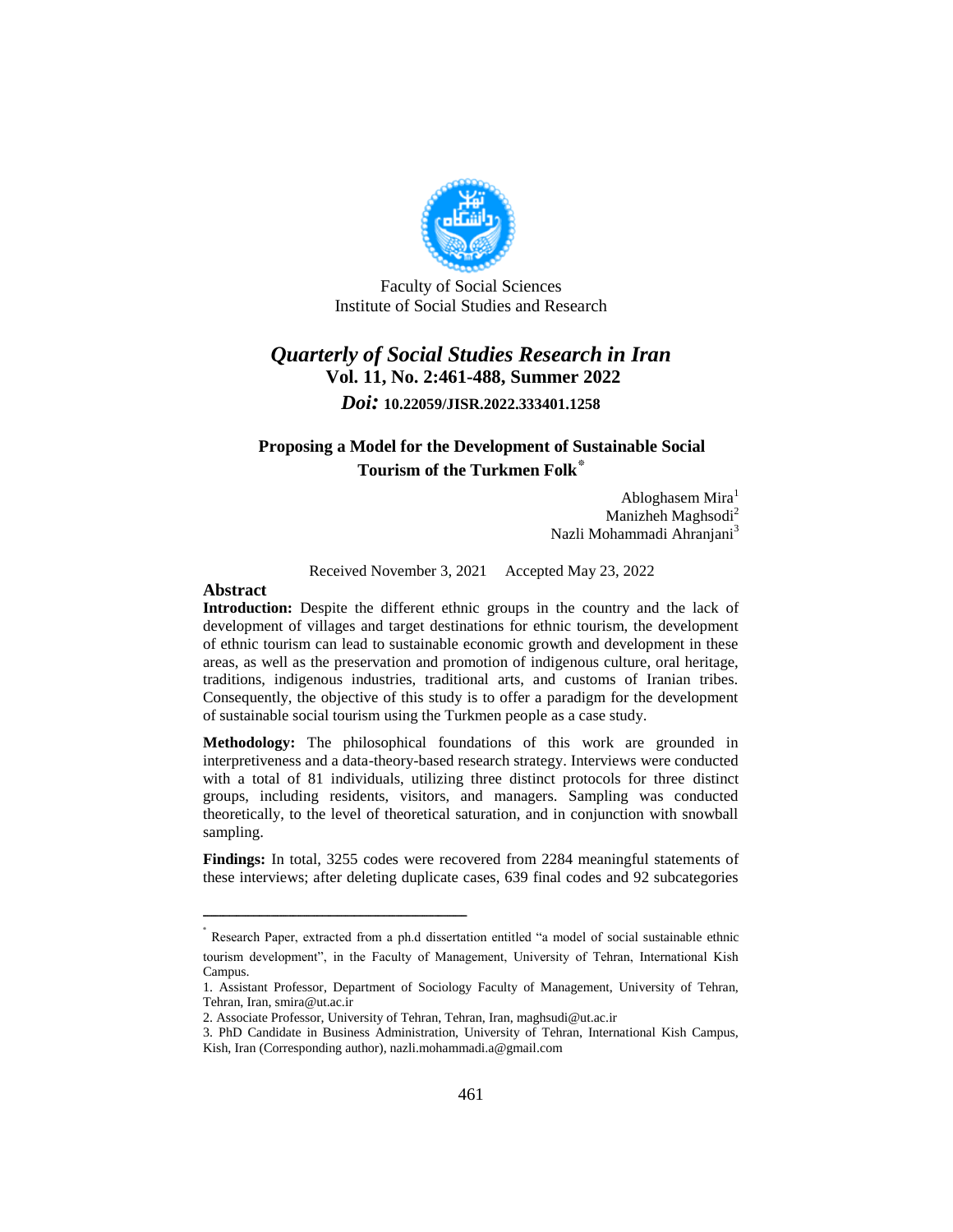were extracted. Thus, out of 92 sub-categories, 8 central categories consist of heritage tourism, art tourism, ecotourism, sports tourism, food tourism, rural tourism, literary tourism, and cultural tourism for causal conditions; The 9 key categories consist of tourism infrastructure, financing and investment, management and organization challenges, tourism rules and regulations, tourism supply chain, tourism market elasticity, crisis management in the tourism industry, and inter-agency cooperation. control over intervening circumstances; For the underlying factors, four central categories include: socio-cultural characteristics, tourism of the host community, capacity building, and ethnic-religious prejudices; The 10 key categories consist of cultural stability, public security, population structure, migration, cultural heritage protection, environmental protection, stability of beliefs, social tolerance capacity, stability in ethnic context, and guest-host adaptation to the phenomenon. regional ecotourism management, establishment of non-governmental organizations and tourism clinics, handicraft management, cultural event management, stakeholder education, tourism project management, regional cultural heritage management, ethnic tourism market management, value chain management, planning Sustainable tourism; management of tourism studies; and cultural management of the host and guest community for strategies; Five main categories, including the sustainability of the region's social system, the sustainability of the local economy, the development of service quality, the empowerment of the local people, and the strengthening and promotion of indigenous culture, were recognized as results.

**Conclusion**: The theoretical model of the study suggests that a number of factors affect the development of sustainable ethnic-social tourism; to address them, special measures should be taken; and if these measures/strategies are implemented in the appropriate context, positive effects will be brought to the Turkmen region. The research has presented theoretical and managerial implications for destination management organizations with respect to the country's potential for ethnic tourism.

**Keywords**: Ethnic tourism, Sustainable tourism, Tourism development, Grounded theory

#### **References**

- Ali Nejad, M., & Morshedi, A. (2021). Social Distance and Economic Character Measuring the Relationship between Social Distance and Economic Character in the Attitude of Tourists and Businessmen Residing in Yazd to Yazidis, **Social Studies and Research in Iran**, No. 2: 443-469. *(In Persian)*
- Bowen, C. C., & Bowen, W. M. (2008). Content Analysis; In Kaifeng Yang and Gerald J. Miller, Handbook of research methods in public administration, Taylor & Francis Publications.
- Cisneros-Martínez, J. D., McCabe, S., & Fernández-Morales, A. (2017). The contribution of social tourism to sustainable tourism: a case study of seasonally adjusted programmes in Spain, **Journal of Sustainable Tourism**, DOI: 10.1080/09669582.2017.1319844
- Coroş, M., Gică, O., Yallop, A., & Moisescu, O. (2017). Innovative and sustainable tourism strategies: A viable alternative for Romania's economic development, **Worldwide Hospitality and Tourism Themes,** No. 5: 504-515.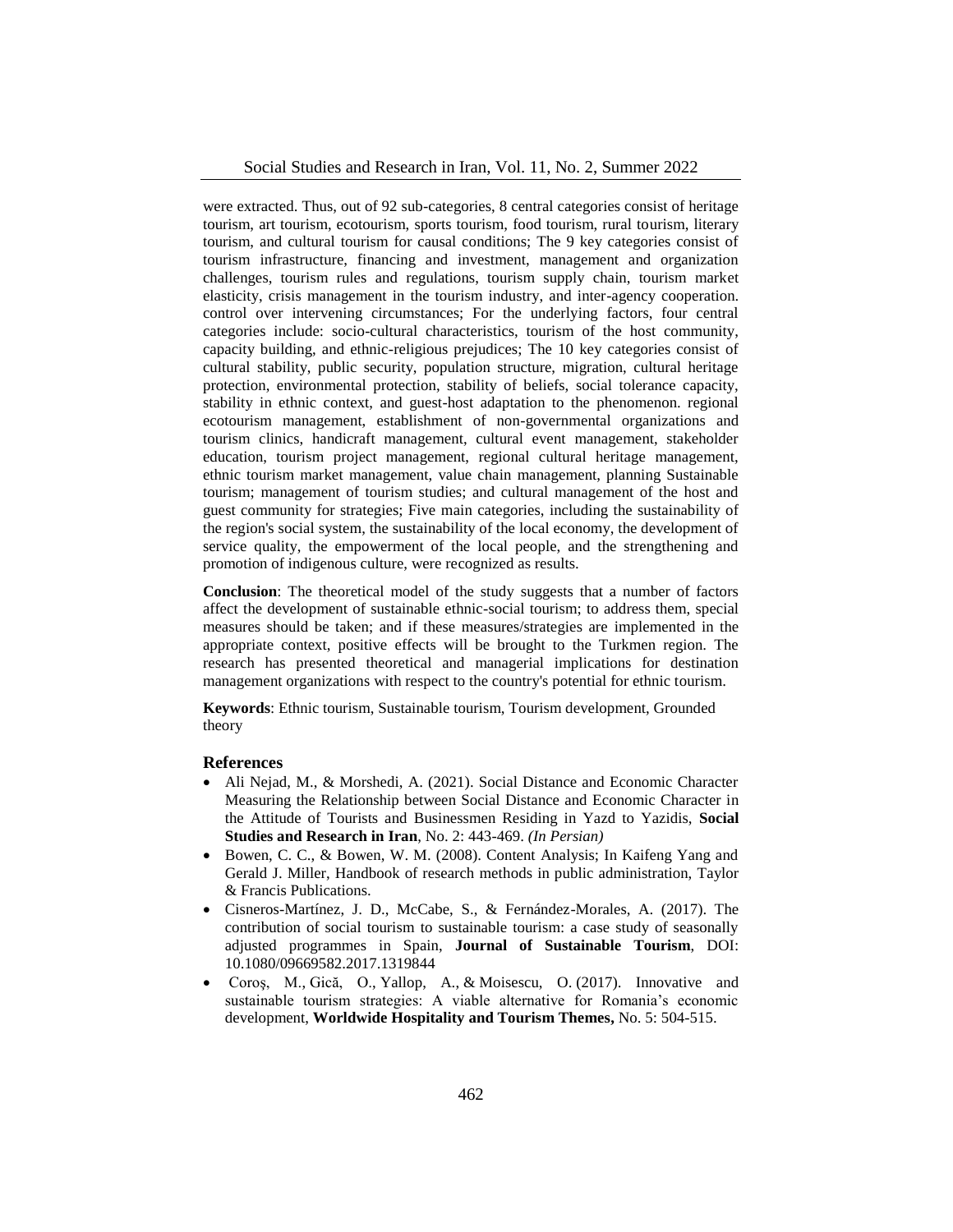- Hosseini, M., Monshizadeh, R., Razavian, M. T., & Murid Sadat, P. (2019). Analysis of Rural Tourism Barriers to Achieve Sustainable Economic Development of Rural Settlements with Entrepreneurial Approach (Case Study: Kiar County, Chaharmahal Bakhtiari Province), **Journal of Social Studies and Research in Iran**, No. 3: 609-637. *(In Persian)*
- Kuhn, E., Haselmiaer, R., Pirker, H., & Vogl, C. (2018). The role of ethnic tourism in the food knowledge tradition of Tyrolean migrants in Treze Tílias, SC, Brazil, **Journal of Ethnobiology and Ethnomedicine**, No. 26: 1-12.
- Latkova, P., & Vogt, C. A. (2012). Residents' attitudes toward existing and future tourism development in rural communities. **Journal of Travel Research**, Vol. 51 No. 1, pp. 50-67.
- Lor, J. J., Kwa, S., & Donaldson, J. A. (2019), Making ethnic tourism good for the poor, **Annals of Tourism Research**, No. 2: 140-152.
- Martinez, J. M. G., Martin, J. M. M., Fernandez, J. A. S., & Mogorron-Guerrero, H. (2019). An analysis of the stability of rural tourism as a desired condition for sustainable tourism, **Journal of Business Research**, No. 1: 165-174.
- Nunkoo, R., Smith, S.L.J., & Ramkissoon, H. (2013). Residents' attitudes to tourism: A longitudinal study of 140 articles from 1984 to 2010. **Journal of Sustainable Tourism**, No. 1: 5-25.
- Perdue, R.R., Long, P.T, & Allen, L. (1990). Rural Resident Tourism Perceptions And Attitudes By Community Level Of Tourism. **Journal of Travel Research**, No. 3: 3-9.
- Raouf, A., Akbari, F., & Raouf, A. (2015). Preservation and revival of local games in the development of ethnic and cultural tourism industry Talesh, **National Conference on Talesh Studies**, Rasht, General Directorate of Cultural Heritage, Handicrafts and Tourism of Gilan. *(In Persian)*
- Rezaei, M. R., & Shakeri, Y. (2014). A Study of Opportunities and Challenges of Ethnic Tourism Cultural Diversity in Iran Tourism Development, **The First International Strategic Scientific Conference on Tourism Development of the Islamic Republic of Iran**, Challenges and Prospects, University Jihad Tourism Research Institute. *(In Persian)*
- Sarai, M. H., Nouri, M., & Asyabani, Z. (2016). Strategy for Sustainable Tourism Development in Neyriz City Using SOAR Strategic Analysis, **Geographical Exploration of Desert Areas**, No. 1: 51-74. *(In Persian)*
- Shaterian, M., Gholami, Y., & Mir Mohammadi, M. (2017). Evaluation of Sustainable Urban Tourism Development Indicators: A Case Study of Kashan, **Journal of Applied Research in Geographical Sciences**, No. 46: 195-224. *(In Persian)*
- Whitford, M., & Ruhanen, L. (2016). Indigenous tourism research, past and present: Where to from here? **Journal of Sustainable Tourism**, No. 8-9: 1080– 1099.
- Wu, K. J., Zhu, Y., Chen, Q., & Tseng, M. L. (2019). Building sustainable tourism hierarchical framework: Coordinated triple bottom line approach in linguistic preferences, **Journal of Cleaner Production**, No. 3: 157-168.
- Zardan, M., & Mansour Bahmani, M. (2015). **Rural Tourism and Principles of Sustainable Tourism Development, National Conference on Civil Engineering and Architecture with an Approach to Sustainable**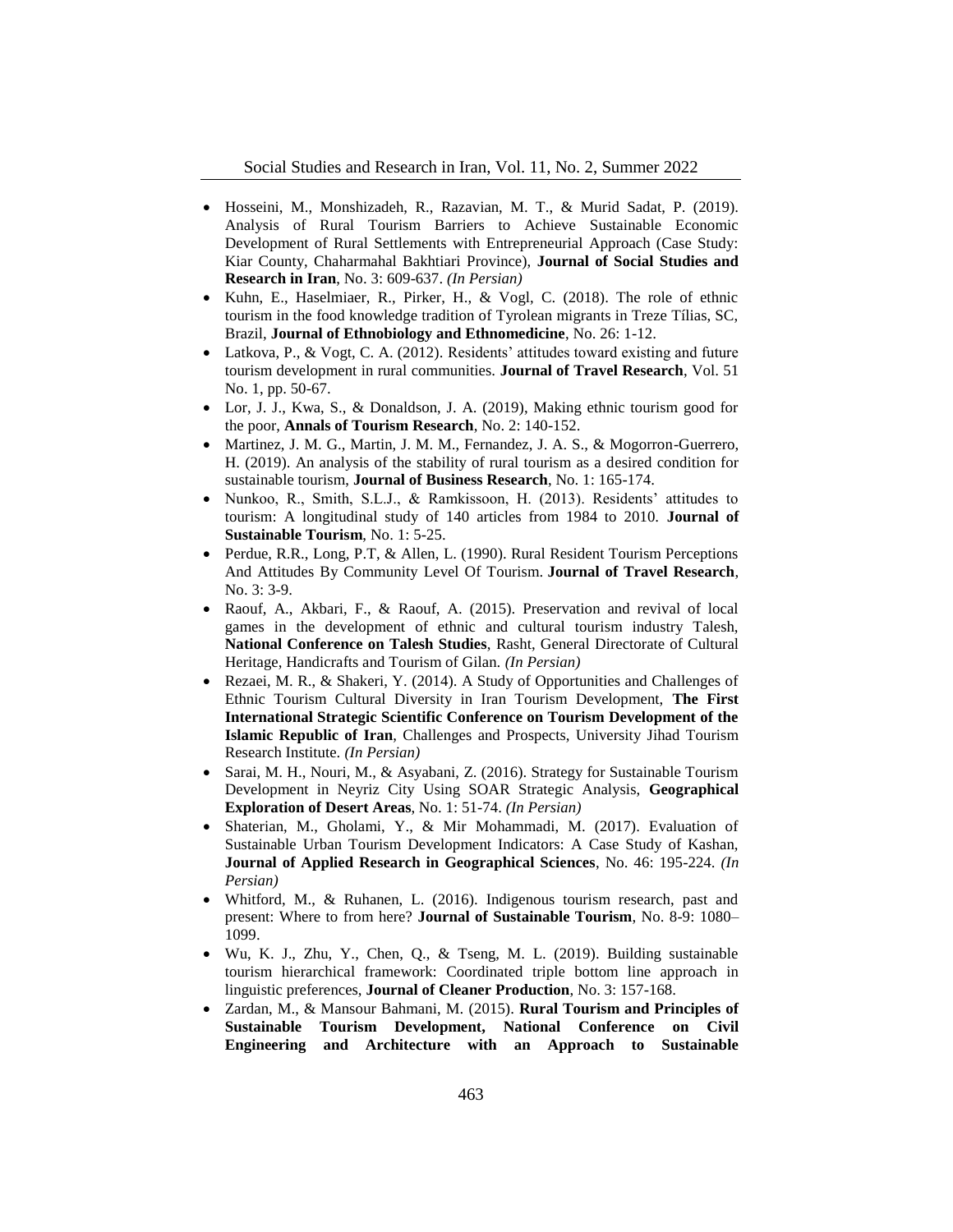**Development**, August 2015, Fooman, Islamic Azad University, Fooman and Shaft Branch. *(In Persian)*

- Zargham Borujeni, H., & Sedaqat, M. (2018). The Process Model of Sustainable Tourism Development of the Islamic Republic of Iran: A Data Theory Based on Five-Year Economic, Social and Cultural Development Plans, **Tourism and Development Quarterly**, No. 3: 25-73. *(In Persian)*
- Zhang, H. Q., Fan, D. X. F., Tse, T. S. M., & King, B. (2017). Creating a scale for assessing socially sustainable tourism, **Journal of Sustainable Tourism**, No. 1: 61-78.
- Zhuang, L., Taylor, T., Beirman, D., & Darcy, S. (2017). Socially sustainable ethnic tourism: a comparative study of two Hakka communities in China, **Tourism Recreation Research**, DOI: 10.1080/02508281.2017.1338817.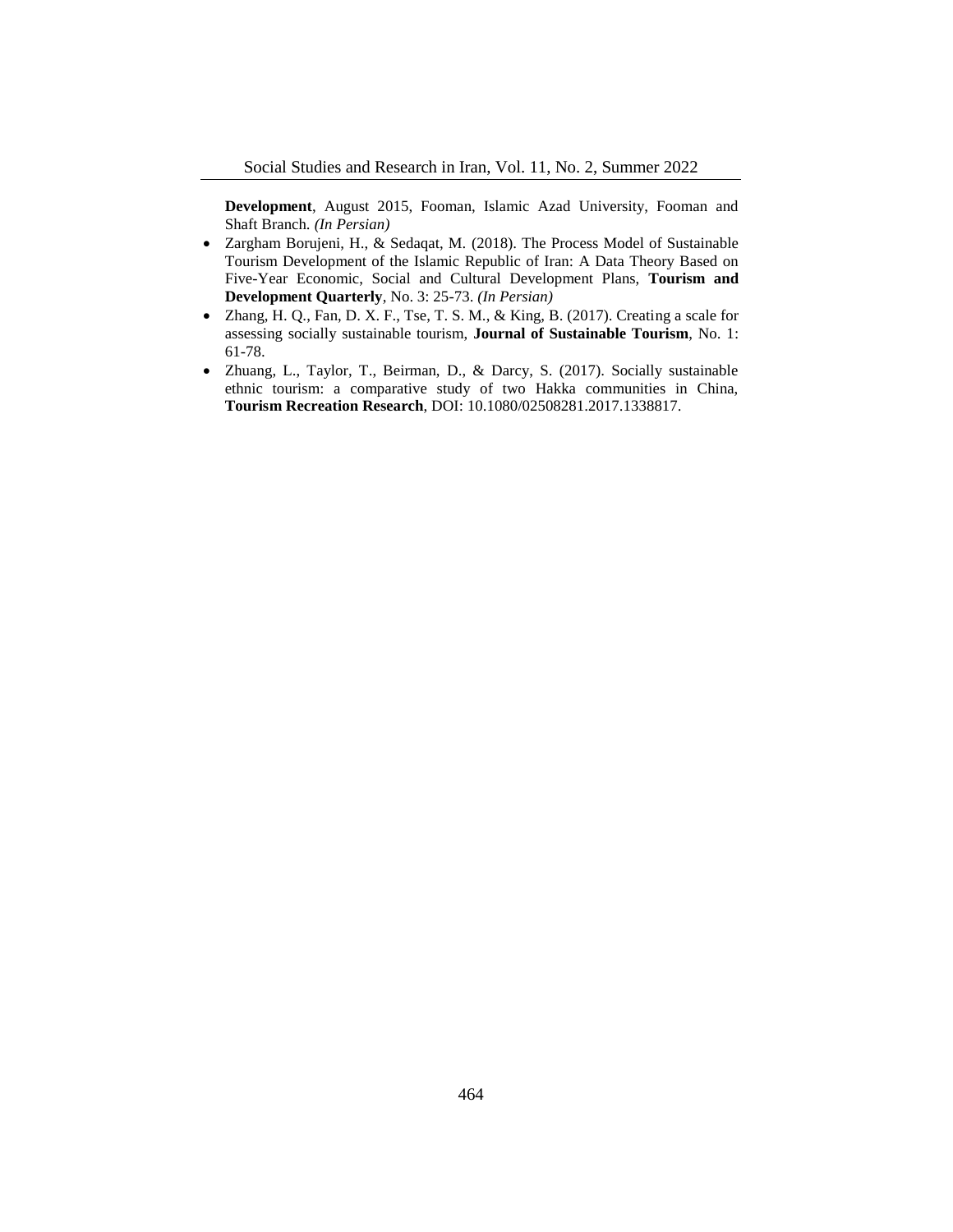رالعات و تحقیقات اجتماعی در ایران / دورهٔ ۱۱، شارهٔ ۲، مایسآن ۱۴۰۱: ۴۸۸-۴۸۸ ما ش \* **ارائۀ مدل توسعۀ گردشگری پایدار اجتماعی قوم ترکمن** ابوالقاسم میرا<sup>\</sup> منیژه مقصودی 2 نازلی محمدیاهرنجان*ی* <sup>آ</sup> تاریخ دریافت: 1400/8/12 تاریخ پذیرش: 1401/3/2 **Doi: 10.22059/JISR.2022.333401.1258**

**چکیده**

با وجود اقوام مختلف در کشور و عدم توسعۀ روستاها و مقاصد هدف گردشگری قومی کشور، توسعۀ گردشگری قومی میتواند به رشد و توسعۀ اقتصادی پایدار در این مناطق، بقا و ترویج فرهنگ بومی، میراث شفاهی، سنتها، صنایع بومی، هنرهای سنتی و آدابورسوم اقوام ایران منجر شود. بر این اساس، هدف پژوهش، ارائۀ مدلی برای توسعۀ گردشگری پایدار اجتماعی در قالب مطالعهای موردی روی قوم ترکمن است. مبانی فلسفی پژوهش حاضر، ریشه در تفسیرگرایی و راهبرد پژوهش مبتنی بر نظریۀ دادهبنیاد است. درمجموع از 81 نفر مشارکتکننده، مصاحبههایی با استفاده از سه نوع پروتکل مختلف برای سه گروه شامل افراد بومی، گردشگران و مدیران صورت گرفت. نمونهگیری، بهصورت نظری و تا حد اشباع نظری اجرا شد و بهصورت ترکیبی با نمونهگیری گلولهبرفی بود. در کل از 2284 گزارۀ معنادار این مصاحبهها، 3255 کد و با حذف موارد تکراری، 635 خردهمقوله و 92 مقولۀ محوری یا مقولۀ هستهای استخراج شد. به این صورت که از 96 خردهمقوله در بعد شرایط علی 11 مقولۀ محوری، از 29 خردهمقولۀ شناساییشده برای بعد شرایط زمینهای 8 مقولۀ محوری، 17 عامل مداخلهگر از 116 خردهمقوله، از 279 خردهمقوله 32 مقولۀ محوری برای راهبردها، از 67 خردهمقولۀ مربوط به نتایج توسعۀ گردشگری اجتماعی پایدار قومی 11 مقولۀ محوری، و درنهایت از 48 خردهمقوله 9 مقولۀ محوری برای پدیدۀ توسعۀ گردشگری اجتماعی پایدار قومی بهدست آمد. براساس مدل نظری پژوهش، عوامل متعددی بر توسعۀ گردشگری پایدار اجتماعی قومی تأثیرگذار است و برای مواجهه با آنها اقدامات خاصی باید انجام داد. چنانچه اجرای این اقدامات/راهبردها در بسترهای مناسب رخ دهد، پیامدهای مطلوبی برای منطقۀ ترکمننشین به ارمغان خواهد آورد. **واژههای کلیدی**: توسعۀ گردشگری، گردشگری قومی، گردشگری پایدار، نظریۀ دادهبنیاد.

\* مقالۀ پژوهشی، مستخرج از رسالۀ دکتری با عنوان »طراحی مدل گردشگری پایدار اجتماعی قومی: مطالعۀ موردی قوم ترکمن«، دانشکدۀ مدیریت، دانشگاه تهران، پردیس بینالمللی کیش .1 استادیار دانشکدۀ مدیریت دانشگاه تهران، تهران، ایران، ir.ac.ut@amira .2 دانشیار دانشکدۀ علوم اجتماعی دانشگاه تهران، تهران، ایران، ir.ac.ut@maghsoudi

ــــــــــــــــــــــــــــــــــــــــــــــــــــــــــــــــــــــــــــــــــــــــــــــــــــــــــــــــــــــــــــــــــــــــــــــــ

.3 دانشجوی دکتری مدیریت بازرگانی گرایش سیاستگذاری بازرگانی، دانشکدۀ مدیریت، دانشگاه تهران، پردیس

بین المللی کیش، کیش ایران (نویسندۀ مسئول)، nazli.mohammadi.a@gmail.com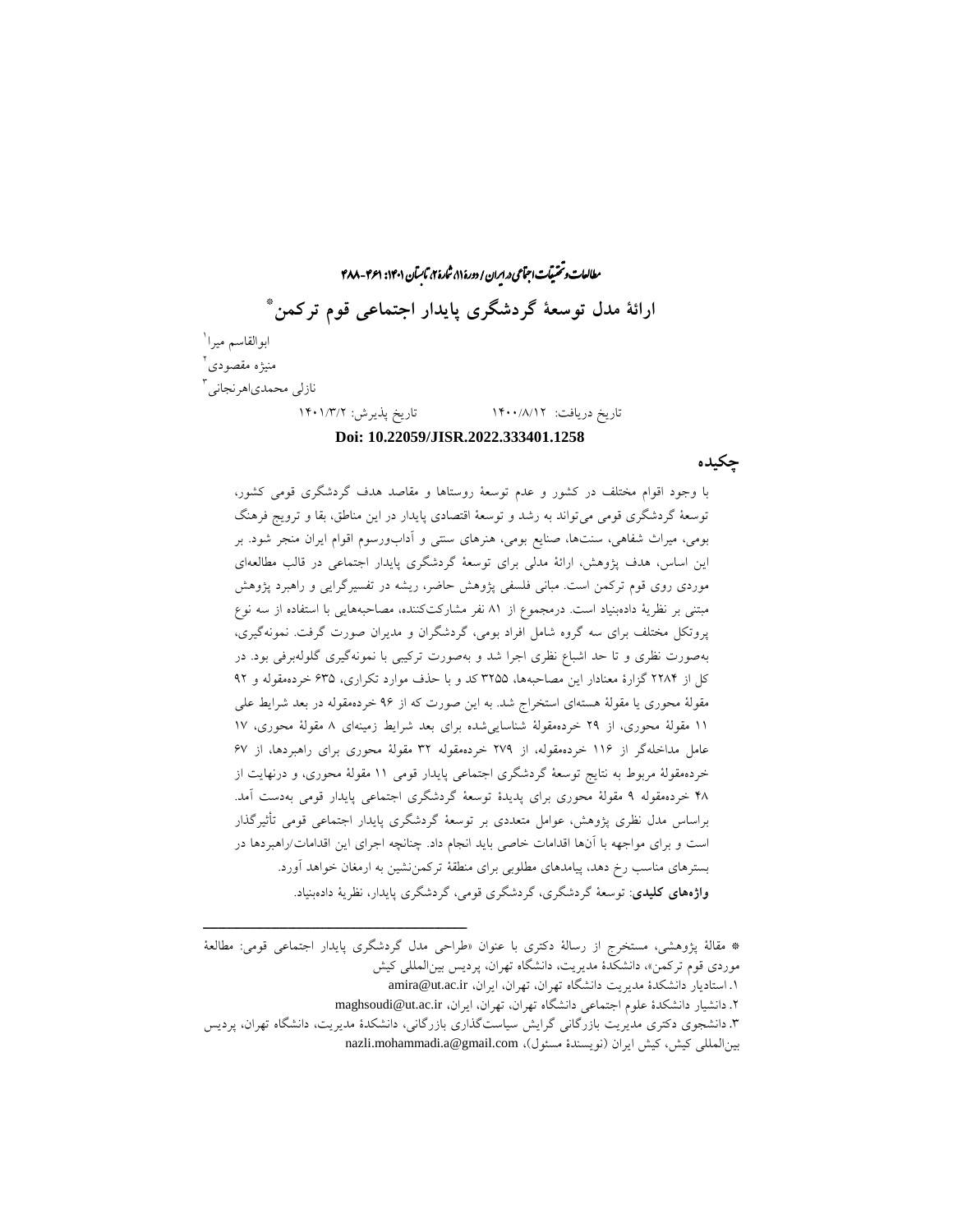#### **مقدمه و بیان مسئله**

علیرغم اینکه در زمینۀ پایداری اجتماعی در صنعت گردشگری به عواملی مانند وجود تعارض میان میزبان–گردشگر <sup>י</sup>، ابهام اجتماعی <sup>י</sup>، و پذیرش اجتماعی <sup>۲</sup> اشاره شده است، تحقیقات بیشتری در زمینۀ پایداری و مؤلفههای اثرگذار بر آن در بستر گردشگری قومی باید صورت گیرد )وایت 4 فورد و روهانن ، 2016(. مفهومسازی گردشگری پایدار اجتماعی قومی و مؤلفههای عملیاتی آن، از طریق زمینههای فرهنگی، اجتماعی، سیاسی و تاریخی امکانپذیر است. اینکه چگونه میتوان پایداری اجتماعی و گردشگری قومی را در قالب یک مدل مفهومسازی کرد، در ادبیات پاسخ روشنی به آن داده نشده است )ژوانگ و همکاران، 2017(. با توجه به زندگی اقوام گوناگون در ایران، زمینۀ مساعدی برای توسعۀ گردشگری قومی وجود دارد. در ایران اقوام مختلف کرد، لر، ترک، بلوچ، عرب، ترکمن و... با شیوۀ زندگی جذاب و آدابورسوم بهغایت انسانی وجود دارند که ترویج گردشگری بهمنظور شناخت این اقوام، از قابلیتهای زیادی بهمنظور توسعه در ابعاد گردشگری داخلی و ورودی برخوردار است )حسینی و همکاران، 1398(. ویژگیهای اجتماعی-فرهنگی این نوع از گردشگری و تنوع حیرتانگیز زندگی اقوام مختلف ایرانی، جاذبههای مطلوب و مفرحی برای گردشگران بهشمار میرود. میتوان اذعان داشت که گردشگری ایران وامدار تنوع و قابلیتهای اقوام ایرانی است )علینژاد و مرشدی، 1400(. درواقع ایران رنگینکمانی از اقوام با خردهفرهنگهای غنی است و توجه به صنایعدستی، غذاها و میراث فرهنگی بومی امری ضروری است و هر سیاست و برنامهای در راستای اقوام ایران باید نگاه همهجانبهای به این مسئله داشته باشد. تبلیغات فراوان و آمارهای جذاب از میزان کسب درآمد کشورها و اشتغالزایی ناشی از گردشگری قومی سبب شده بسیاری از کشورها، مناطق دورافتاده و کمتر توسعهیافته هرچه بیشتر مترصد سرمایهگذاری در این زمینه شوند. با وجود این، آسیبهای موجود در صنعت گردشگری کشورها بهویژه در حوزۀ اقوام نشان میدهد سیاستگذاران و سرمایهگذاران در حفاظت از منابع مختلف گردشگری عملکرد مطلوبی نداشتهاند. یکی از مشکالت صنعت گردشگری کشور ایران در حوزۀ اقوام، بیتوجهی به گردشگری عشایری و روستایی با توجه به وجود اقوام و طوایف

1. Host-Guset conflict

ــــــــــــــــــــــــــــــــــــــــــــــــــــــــــــــــــــــــــــــــــــــــــــــــــــــــــــــــــــــــــــــــــــــــــــــــ

<sup>2.</sup> Social tolerance

<sup>3.</sup> Social acceptance

<sup>4.</sup> Whitford and Ruhanen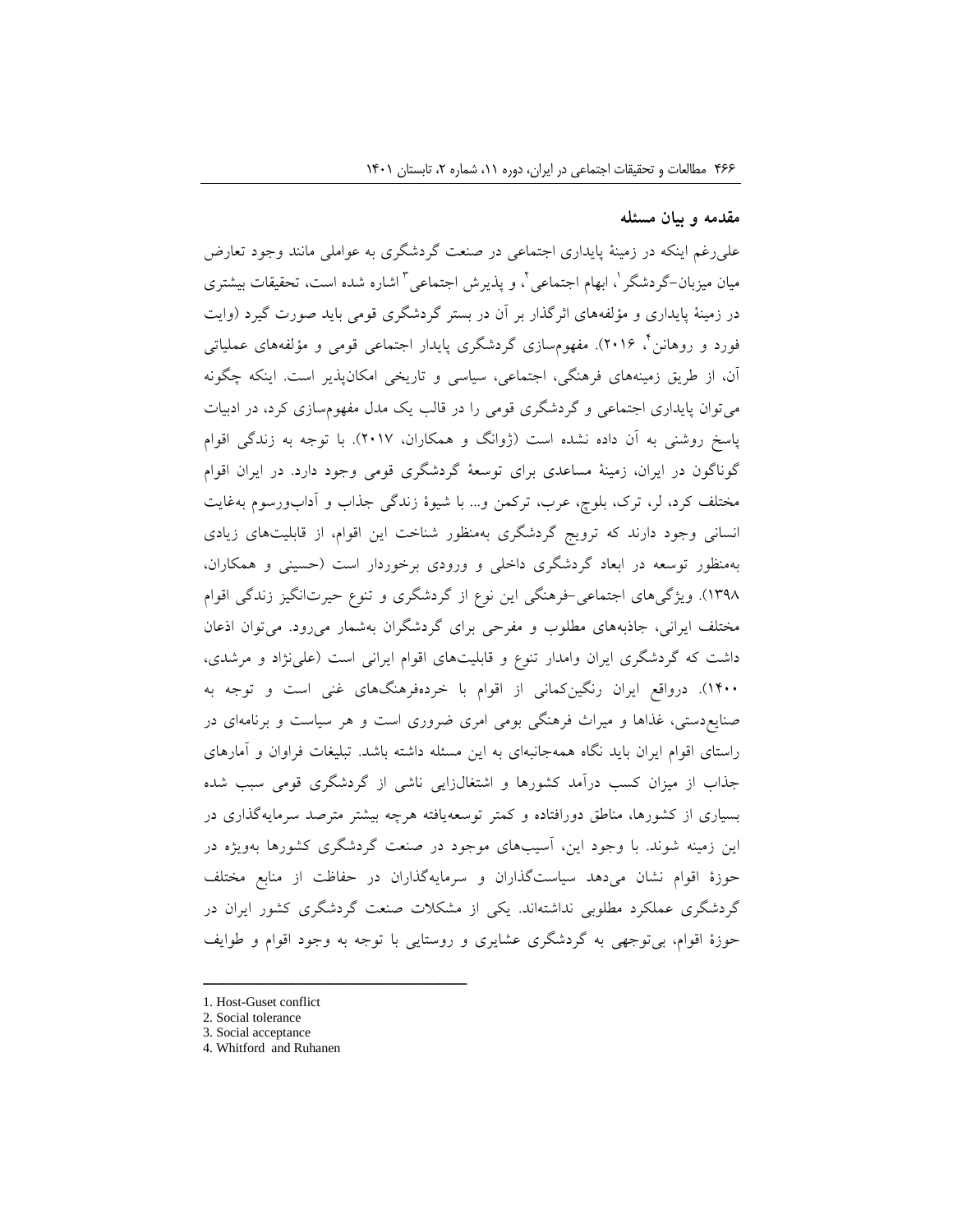مختلف در کشور و عدم توسعۀ روستاهای هدف گردشگری قومی است. توسعۀ گردشگری پایدار اجتماعی قومی میتواند به ترویج فرهنگ ایرانی و بومی و زندهنگهداشتن فرهنگهای مختلف ایرانی و آشنایی شهروندان با صنایعدستی و هنرهای سنتی، جاذبههای گردشگری و شناساندن آدابورسوم اقوام ایرانی به نسل جوان و الگوپذیری از آدابورسوم اصیل ایرانی منجر شود. این پژوهش، در قالب مطالعهای تکموردی روی قوم ترکمن در کشور، تالش دارد به نقش حاکمیت، گروههای ذینفع و جوامع محلی، در دستیابی به پایداری اجتماعی در صنعت گردشگری قومی بپردازد و مدل توسعۀ گردشگری قومی با رویکرد پایداری اجتماعی ارائه کند. ترکمنصحرا، گنجینهای طبیعی و تاریخی در شمال ایران است. از بلندترین برج آجری ساختهشده در جهان به نام گنبد قابوس تا پدیدههای طبیعی مانند بدلند )بدبوم یا زمین خشک و غیرقابل کشت)، همچنین وجود گورستانی اسرارآمیز و اسبهای منحصربهفرد؛ همۀ این جاذبهها دلیلی قانعکننده برای سفر به این منطقه از ایران هستند. اگرچه قوم ترکمن دارای مؤلفههای مهم و جذابی برای ورود گردشگر به منطقۀ ترکمنصحرا در استان گلستان است، به دالیل مختلفی نظیر عدم توجه ویژۀ دولت به بخش گردشگری، نبود زیرساختهای اقتصادی، عدم تبلیغات مناسب از فرهنگ قوم ترکمن و... از این مؤلفهها در راستای توسعۀ اقتصادی منطقه بهخوبی استفاده نشده است. عالوهبراین با درنظرگرفتن وجود اقوام و طوایف مختلف در کشور و عدم توسعۀ روستاها و مقاصد هدف گردشگری قومی کشور ایران، توسعۀ گردشگری پایدار قومی میتواند همچنان که سبب رشد و توسعۀ اقتصادی پایدار در این مناطق میشود، موجب بقا و ترویج فرهنگ بومی، میراث شفاهی، سنتها، صنایع بومی، هنرهای سنتی و آدابورسوم اقوام ایران شود و موجبات آشنایی هرچه بیشتر بازدیدکنندگان با جاذبههای طبیعی، تاریخی و اجتماعی-انسانی در جغرافیای اقوام ایرانی را فراهم کند که این مهم نیز به افزایش همدلی و همبستگی ملی و فراملی منجر خواهد شد. شایان ذکر است که تاکنون هیچ مطالعهای در داخل کشور در زمینۀ گردشگری پایدار اجتماعی قومی انجام نشده است و تنها یک مطالعه 1 )ژانگ و همکاران ، 2017( در خارج از کشور در این زمینه انجام شده است و از این حیث، شکاف تحقیقاتی وجود دارد. با عنایت به شکاف تحقیقاتی موجود در زمینۀ ادبیات گردشگری پایدار اجتماعی قومی و نیز با توجه وجود ظرفیتهای متعدد و منحصربهفرد گردشگری قومی در کشور، این پژوهش در تالش برای دستیابی به راههای توسعۀ گردشگری پایدار اجتماعی

1. Zhang et al.

ــــــــــــــــــــــــــــــــــــــــــــــــــــــــــــــــــــــــــــــــــــــــــــــــــــــــــــــــــــــــــــــــــــــــــــــــ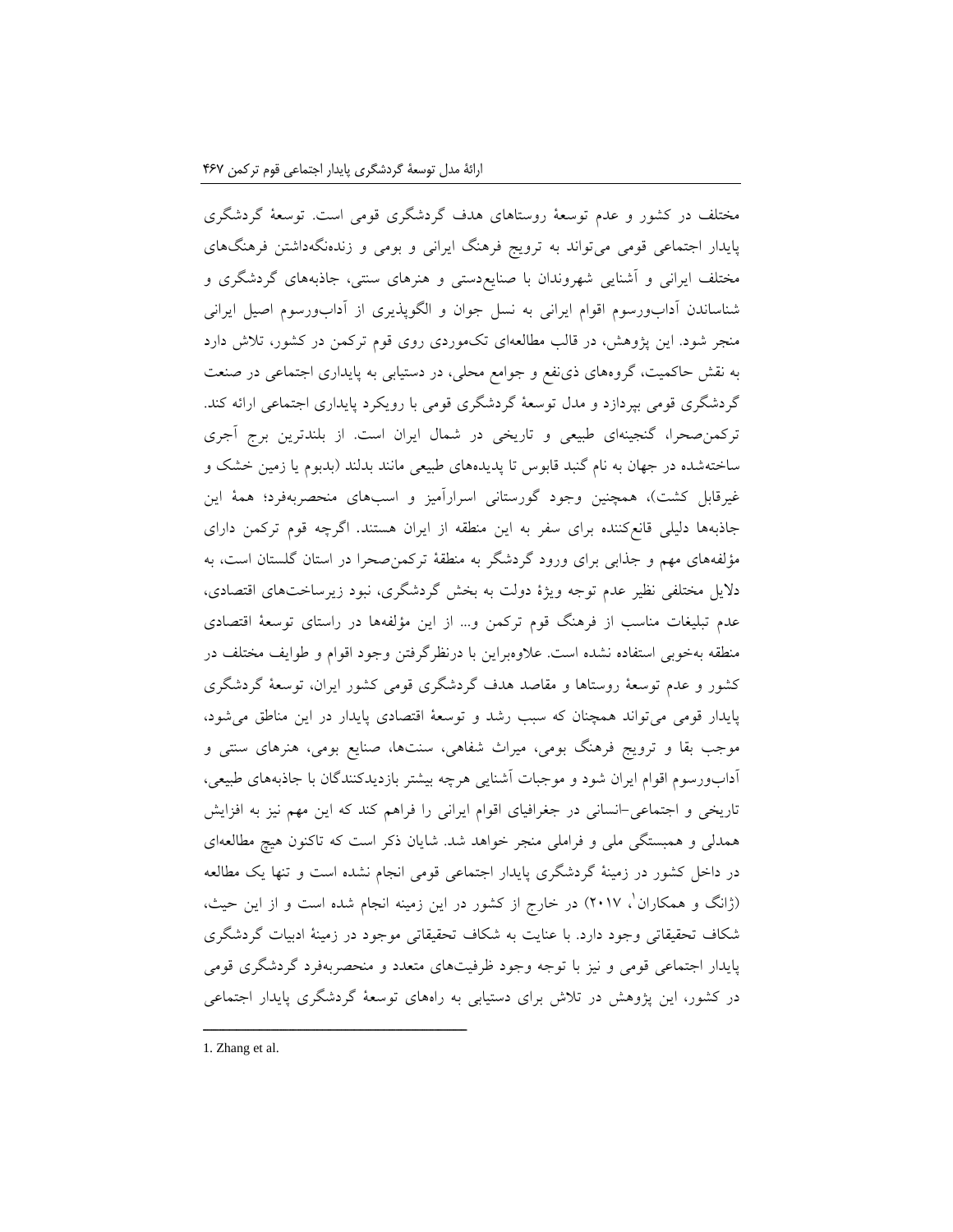قومی در منطقۀ ترکمنصحرا و ارائۀ مدل پیشنهادی آن است. به عبارت دیگر این مطالعه بر آن است تا مؤلفههای گردشگری پایدار اجتماعی قومی در منطقۀ ترکمنصحرا را شناسایی کند و راهکارهای عملیاتی و عوامل مؤثر بر توسعۀ آن را احصا کند. درنهایت منافع کوتاهمدت و بلندمدت ناشی از توسعۀ گردشگری پایدار اجتماعی قومی در منطقۀ ترکمنصحرا تبیین میشود.

## **پیشینۀ پژوهش**

سرایی و همکاران )1397( مطالعهای با هدف امکانسنجی توسعۀ گردشگری پایدار در شهر نیریز انجام دادند. یافتههای تحلیل راهبرد SOAR نشان داد که شهر نیریز از نقاط قوت و فرصت بیشماری در زمینۀ توسعۀ گردشگری پایدار برخوردار است که در صورت توسعۀ این صنعت، نتایجی نظیر کاهش نرخ بیکاری، افزایش مراکز خدماتی و پذیرایی، کاهش هزینۀ اقامت گردشگران، افزایش سرانۀ فضای تفریحی را بهدنبال خواهد داشت. ضرغام بروجنی و صداقت )1397( با بهکارگیری نظریۀ دادهبنیاد، مدلی را بهدست آوردند که مقولههای اصلی آن عبارت بود از: ١. مقولههای علی (نگرانیهای زیستمحیطی و موقعیت ژئوپلیتیک ایران)؛ ٢. مقولۀ محوری (توسعۀ پایدار گردشگری)؛ ٣. مقولههای زمینهای (مشارکت و انسجام ذیiفعان گردشگری، آموزش و پژوهش گردشگری)؛ ۴. مقولههای مداخلهگر (حس مکان گردشگری، مدیریت مالی گردشگری، ایمنی و امنیت در گردشگری، روشهای نوین فناورانۀ گردشگری و حکمرانی خوب گردشگری)؛ ۵. مقولههای راهبرد (برنامهریزی و سیاستگذاری گردشگری، بازاریابی گردشگری، مدیریت سبز گردشگری، مدیریت حملونقل پایدار گردشگری، و کنترل و نظارت گردشگری)؛ ۶. مقولههای پیامدی (غنای فرهنگی جوامع میزبان، حفاظت از منابع گردشگری و رفاه و کیفیت زندگی جوامع میزبان). این مقولهها در یک چارچوب پارادایمی بود. رئوف و همکاران )1394( به این نتیجه رسیدند که گردشگری در این بخش میتواند به تقویت هویت قومی از طریق ارتقای فرهنگ قومی، هنر، برنامهها و نمایشگاهها، حفاظت از میراث فرهنگی گروههای قومی و ترمیم، و حفظ ویژگیهای قومی که به دست فراموشی سپرده شدهاند، کمک کند. نتایج تحقیق زردان و منصوربهمنی )1394( نشانگر نقش مؤثر گردشگری در اقتصاد ملی و محلی، و نقش مؤثر گردشگری روستایی در توسعۀ پایدار گردشگری بود. یافتههای مطالعۀ رضایی و شاکری )1393( بیانگر فرصتهای گوناگون در تنوع فرهنگی قومیتها در توسعۀ گردشگری بود که عبارت بود از: ۱. درآمدزایی پایدار؛ ۲. احیای فرهنگ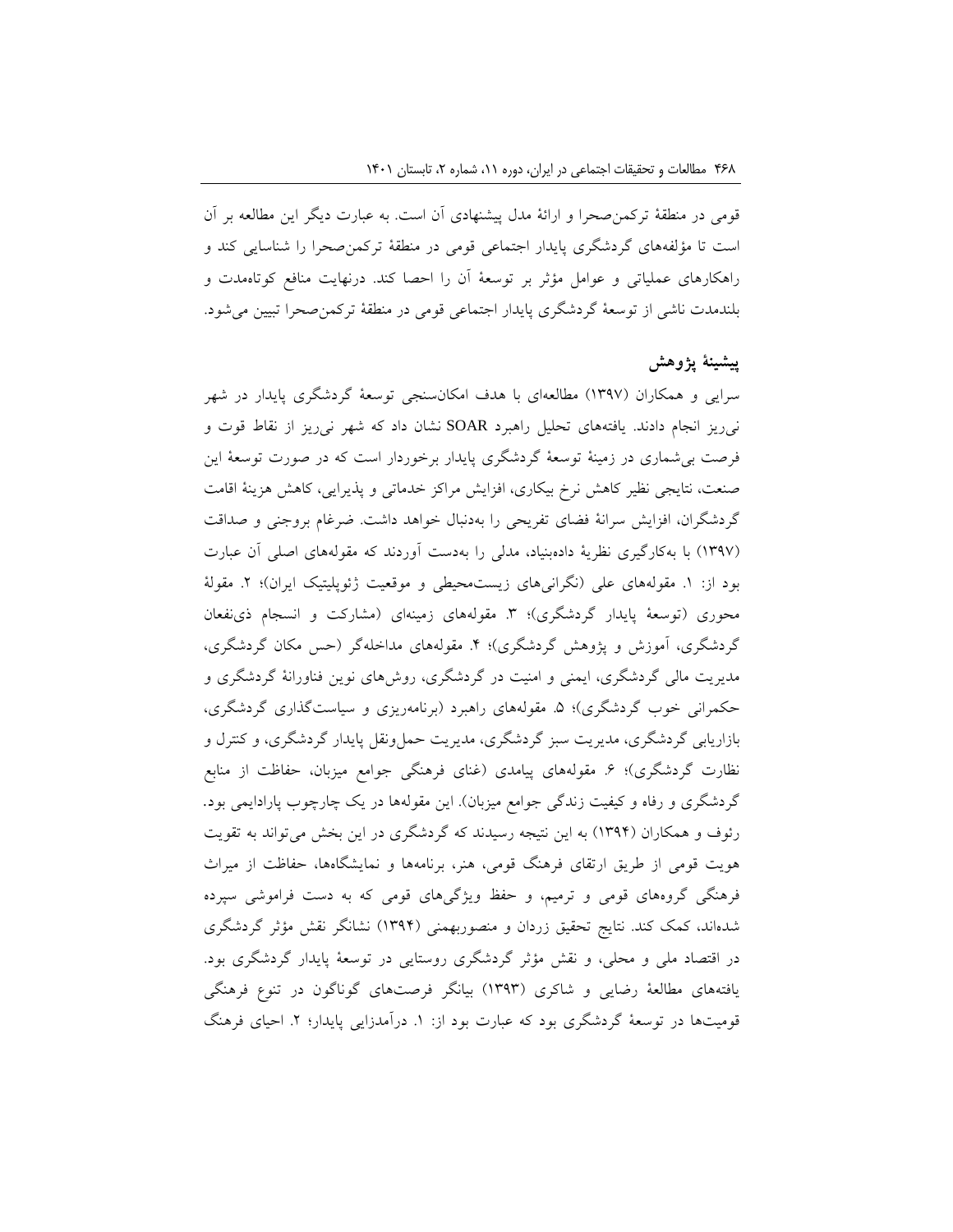قومیتها؛ ۳. اشتغالزایی برای مردم؛ ۴. شناخت فرهنگ اصیل قومیتها برای گردشگران خارجی؛ ۵. استفاده از طبیعت بکر مناطق قومی در سطح کشور؛ ۶. جذابیت فرهنگ قومی برای گردشگران داخلی و خارجی. لور و همکاران<sup>'</sup> (۲۰۱۹) به بررسی چگونگی کاهش فقر روستایی از طریق گردشگری قومی پرداختند. براساس یافتهها، بهخاطر دشواری در توسعۀ همزمان گردشگری درحالیکه طرفداران فقرا افزایش مییابند، بیشتر روستاها یکی از دو مسیر توسعهای را میپیمایند: ١. حصول اطمینان از یک ساختار جامع قبل از توسعه؛ ٢. توسعۀ قبل از ایجاد یک ساختار جامع. این محققان به مقایسۀ چهار مورد در جنوب غرب چین پرداختند تا به سیاستهای انتخاب مسیرهای مختلف دست یابند و تأثیر هر مسیر را بر ساکنان محلی شناسایی کنند. مطابق نتایج، مسیر اول مستلزم یک موازنۀ دقیق بهمنظور حفظ یک ساختار طرفدار فقرا همزمان با توسعۀ حجم گردشگری است و مسیر دوم بیانگر موانع برطرفنشدنی برای کاهش فقر است که بهدلیل فقدان خواست سیاسی، برای تغییر در ساختارهای صنایع موفق به شیوههایی است که فقرا را نیز دربربگیرد. مارتینز و همکاران )2019( نشان دادند سطح ساالنۀ ثبات گردشگری روستایی، از ثبات گردشگری روستایی فاصلۀ چندانی ندارد؛ چرا که باثباتتر بود و نیز فصلیبودن، در مقصدهای ساحلی بسیار بیشتر بود. این روششناسی، چارچوبی را برای ایجاد شاخص 2DP بهوجود میآورد و امکان شناسایی اینکه چه متغیرهایی تفاوت در سطوح فصلیبودن را در هر مقصد به میزان زیادی تبیین میکند، فراهم میشود. نتایج نشان داد این متغیرها با بینالمللیشدن مقصد و تغییرات در دسترسی به مکان خواب و استراحت ارتباط دارند. وو و همکاران<sup>۲</sup> (۲۰۱۹) رهنمودهایی را برای صنعت گردشگری در مسیر پایداری ارائه کردند. این محققان اعطای پاداش به کارکنانی که درصدد بهبود فرایندهای اکولوژیکی هستند، ایجاد ارتباطات اکولوژیکی-تجاری با عموم جامعه و نیز اتخاذ یک سازمان اکولوژیکی بهمنظور فزایش رقابت $\mu$ نیری و سودآوری را پیشنهاد کردند. کوهن و همکاران ٔ (۲۰۱۸) تأثیر دسترسی منابع، آشپزی و دستپخت غالب در کشور میزبان و گردشگری اقوام بر سنت دانش تغذیۀ مهاجران تیرولینی ٔ و نسل های بعدی آنها را بررسی کردند. نتایج نشان داد تیرولینها در اتریش دارای ادراکاتی متفاوت و توافق بالاتری از شرکتهای غذایی تیرولینی در مقایسه با تیرولینیها

1. Lor et al.

ــــــــــــــــــــــــــــــــــــــــــــــــــــــــــــــــــــــــــــــــــــــــــــــــــــــــــــــــــــــــــــــــــــــــــــــــ

- 3. Kuhn et al.
- 4. Tyroleans

<sup>2.</sup> Wu et al.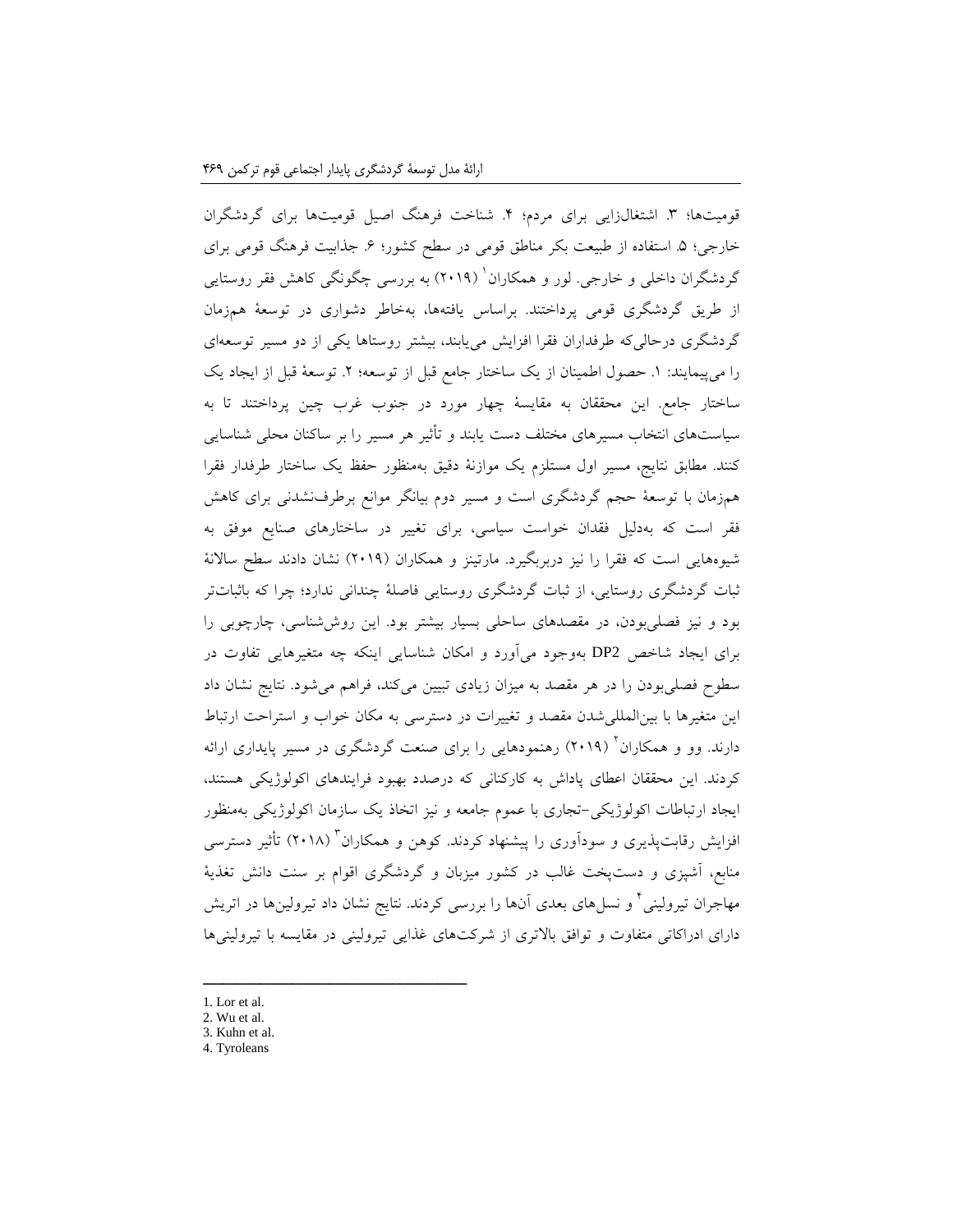در برزیل داشتند که نشاندهندۀ پیشرفتهای متفاوت بود. ژوانگ و همکاران ٰ (۲۰۱۷) جنبههای اجتماعی گردشگری قومی پایدار را از طریق مطالعات موردی مقایسهای از دو مقصد گردشگری قومی هاکا، روستاهای نانیوان و سوژیاوی<sup>٬</sup> در هیوان<sup>۲</sup> و استان گوانگدونگ<sup>۲</sup> چین بررسی کردند. این مطالعۀ موردی تطبیقی، بینشی درمورد عوامل مؤثر در گردشگری قومی پایدار اجتماعی در چین، از جمله سطوح مشارکت در جامعه، کنترل گردشگری محصول، مزایای تعلق جامعه قومی، نگرانیهای درک شده و مالحظات مربوط به اصالت ارائه داد. مرور پیشینۀ پژوهش نشان میدهد مطالعات صورتگرفته در زمینۀ گردشگری پایدار اجتماعی قومی، محدود است. برای گردشگری پایدار اجتماعی قومی در ایران بهعنوان یک چارچوب علمی و عملی توجه و مدلی ارائه نشده است. از اینرو میتوان اظهار داشت که تالشی در جهت مفهومسازی گردشگری پایدار اجتماعی قومی در ایران، صورت نگرفته است. تنها دو مطالعۀ ژانگ و همکاران )2017( و ژوانگ و همکاران )2017( به مسئلۀ گردشگری پایدار اجتماعی پرداختهاند و از میان این دو پژوهش، ژوانگ و همکاران (۲۰۱۷) به بررسی گردشگری پایدار اجتماعی قومی در کشور چین پرداختهاند؛ بنابراین در زمینۀ گردشگری پایدار اجتماعی قومی ادبیات غنی نیست و تنها یک مطالعۀ محدود وجود دارد.

# **تأمالت مفهومی**

# **گردشگری پایدار اجتماعی**

مفهوم پایداری اجتماعی توجه زیادی از محققان گردشگری دنیا به خود معطوف کرده است که ناشی از افزایش سریع ورود گردشگران و افزایش آگاهی از تأثیر آنها بر نگرشهای ساکنان مقصد گردشگری است. بهمنظور منتفعکردن ساکنان محلی، گردشگری پایدار درصدد کاهش اثرات مخرب بر فرهنگ و محیط جوامع میزبان است. دستیابی به پایداری اجتماعی، دربرگیرندۀ اقدامات مهمی در جهت کمک به جوامع محلی از طریق ایجاد تعادل و نظارت بر اثرات اجتماعی گردشگری روی کیفیت زندگی، توزیع مزایا، سیستمهای حمایت از زندگی و حفاظت از میراث فرهنگی است. مطالعات در زمینۀ گردشگری پایدار، اغلب بر تمایل به توسعۀ

ــــــــــــــــــــــــــــــــــــــــــــــــــــــــــــــــــــــــــــــــــــــــــــــــــــــــــــــــــــــــــــــــــــــــــــــــ

<sup>1.</sup> Zhuang et al.

<sup>2.</sup> Nanyuan and Sujiawei

<sup>3.</sup> Heyuan

<sup>4.</sup> Guangdong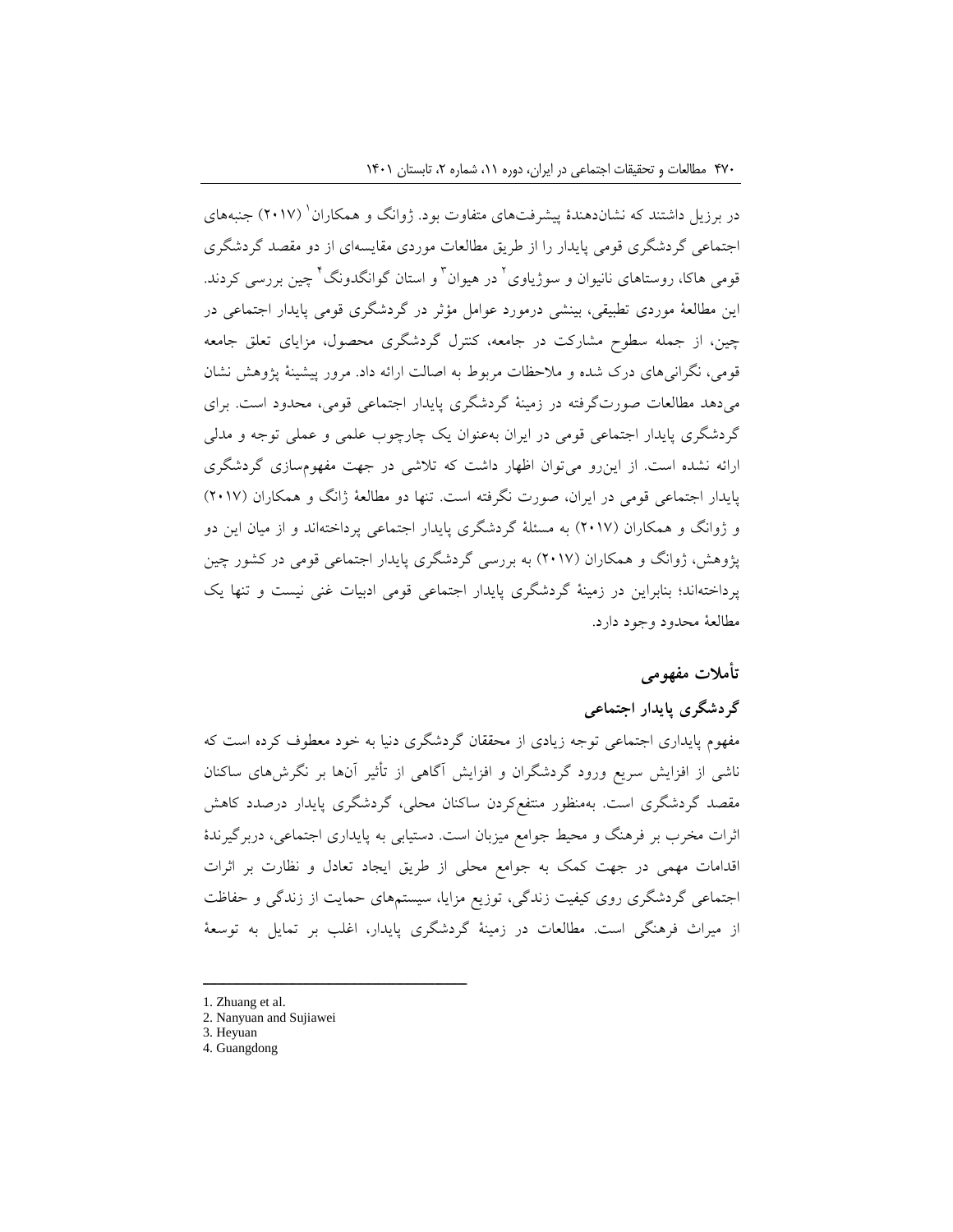گردشگری برای ایجاد نتایج متنوع تأکید دارد. برخی مطالعات اثرات گردشگری را بر ساکنان و جوامع میزبان بررسی کردهاند؛ برای نمونه نونکو و همکاران )2013( دریافتند که گردشگری سه اثر منفی شامل تراکم ترافیک، جرائم فردی و سازمانیافته، و اعتیاد به مواد مخدر و الکل بر جامعۀ میزبان دارد. بهکرات بیان شده که اثرات مثبت گردشگری عمدتاً با جنبههای اقتصادی از قبیل فرصتهای اشتغال، افزایش درآمد، بهبود استانداردهای زندگی و رشد مالیات دریافتی همراه است. سایر مزایای مثبت گردشگری از جمله بهبود کیفیت زندگی، مهماننوازی غریبهها و افزایش اعتمادبهنفس میان ساکنان جامعۀ میزبان است. بااینحال مشخص شده که نگرشهای ساکنان به گردشگری بهشدت تحت تأثیر ویژگیهای شخصی و محلی، ارتباط با گردشگران، مدت اقامت، سن و زبان قرار دارد. مطالعه در زمینۀ واکنشهای ساکنان به گردشگران، با استفاده از طیف گستردهای از چشماندازهای نظری مانند نظریۀ مبادلۀ اجتماعی، هزینه و منافع ادراکشده از یک رابطۀ معین، و مفاهیم ضمنی آنها برای ایجاد روابط مطلوب، صورت گرفته است. برخی مطالعات، اثرات اجتماعی را با کاربرد نظریۀ چرخۀ عمر گردشگری بررسی کردهاند. یافتهها نشان میدهد اثرات اجتماعی در هر مرحله از این چرخه تأیید و اغلب طی مراحل تثبیت و رکود (کسادی) تشدید شده است. اثرات اجتماعی منفی ممکن است موجب افول مقصد شود. بازدید زیاد و تکثر تسهیالت اقامتی میتواند به نارضایتی و تعارض در میان ساکنان جامعۀ میزبان شود. طی مراحل تثبیت و رکود ممکن است منابع از ظرفیتهای آنها فراتر بروند و سبب ایجاد مشکالت زیستمحیطی، اجتماعی و اقتصادی شوند )ژانگ و همکاران، 2017(.

مرور جامع ادبیات مرتبط با پایداری گردشگری، به درک بهتر شاخصهای مختلف پایداری اجتماعی کمک میکند. محققان حوزۀ گردشگری ابعاد مختلف مربوط به پایداری را پیشنهاد دادهاند که در شرایط مختلف استفاده میشود. پردو و همکاران )1990( مدلی ارائه کردند که شامل سازههای مختلفی از جمله ادراکات ساکنان از تأثیرات گردشگری، منافع شخصی، حمایت از توسعۀ بیشتر گردشگری و محدودیتهای توسعۀ گردشگری بود. این مدل را التکووا و ووگت )2012(، با بهکارگیری نظریههای مبادلۀ اجتماعی و چرخۀ حیات گردشگری )TALC ) توسعه دادند. التکووا و ووگت اثرات ادراکشده بر قیمتها، جرم و جنایت، کیفیت زندگی، کنترل دولت و مسائل مربوط به ترافیک را بررسی کردند و آنها را درمورد حجم بیشتر و کمتر گردشگر و در مناطقی با درآمد بیشتر و کمتر بهکار گرفتند. مقیاس نگرش تأثیر گردشگری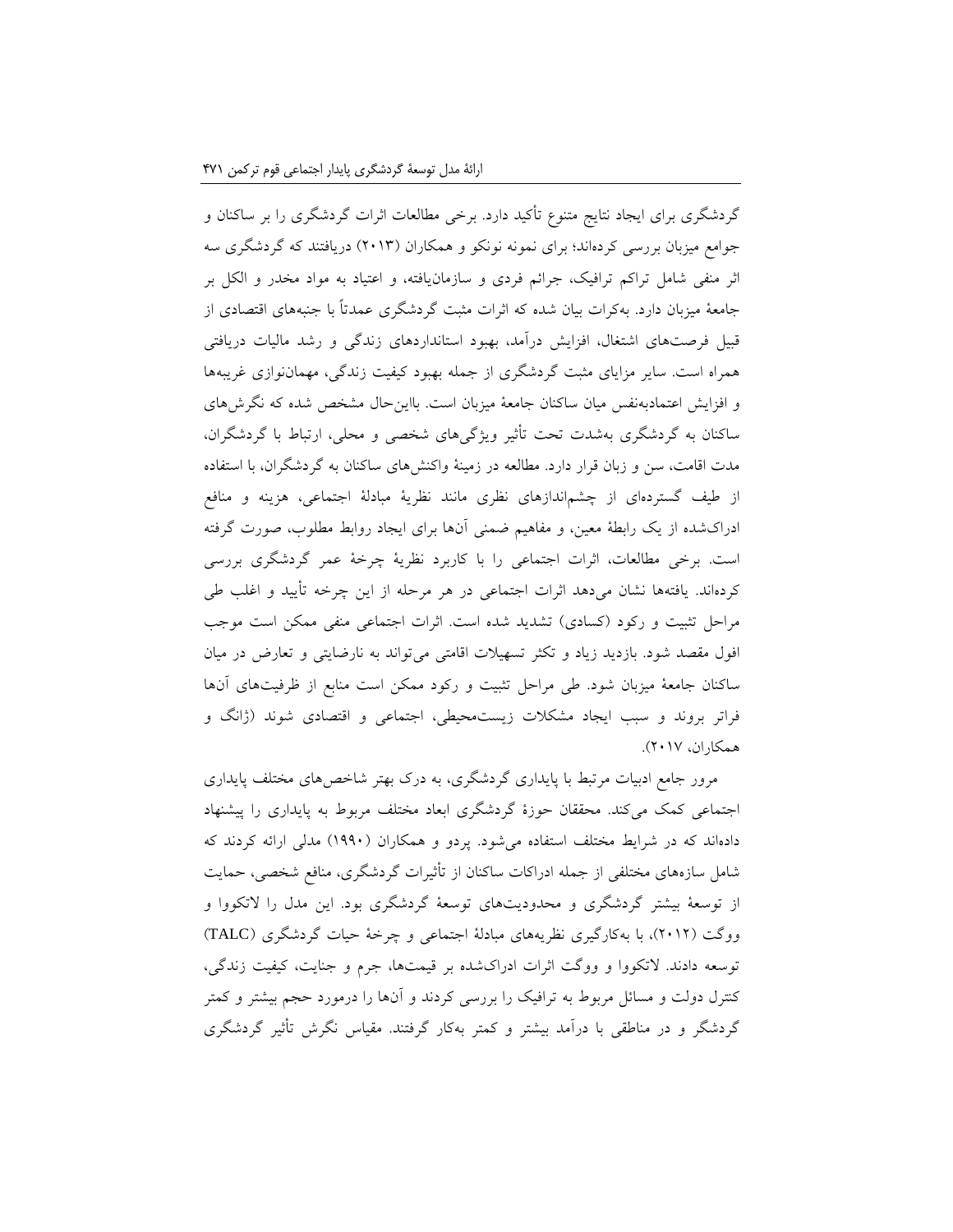)TIAS )در ابتدا برای استانداردسازی سنجش نگرشهای ساکنان به توسعۀ گردشگری طراحی شد. مطالعهای تطبیقی درمورد ادراکات ساکنان از اثرات گردشگری در ترکیه، فیجی و ایاالت متحده نیز انجام شده است )ژانگ و همکاران، 2017(. در این مطالعه، سه بعد اثر گردشگری پیشنهاد شد: .1 حقوقی؛ .2 اجتماعی؛ .3 اقتصادی. مطالعات مختلفی به موضوع اختالفات ادراکی در کشورهای مختلف پرداخته است. کوروس و همکاران )2017( مقیاس سنجش توسعهیافتهای از پایداری را پیشنهاد کردند و ابزار اندازهگیری هفتبعدی را تهیه کردند که در شرایط مختلف تحقیقاتی آزمایش شد. این ابعاد شامل پایداری محیطزیست، هزینههای اجتماعی، منافع اقتصادی، مشارکت جامعه، برنامهریزی بلندمدت، رضایت بازدیدکنندگان و اقتصاد جامعهمحور است. اخیراً توجه بیشتری به همبستگی عاطفی و توانمندسازی ساکنان معطوف شده است. این شاخصها برای سنجش نگرش ساکنان به توسعۀ گردشگری استفاده شدهاند. نتیجهگیریهای مختلفی از مرور ادبیات پایداری اجتماعی حاصل میشود. نخست اینکه اگرچه برخی از ابزارهای اندازهگیری، برای تعیین میزان پایداری گردشگری تدوین شدهاند، مطالعات کمی بر جنبههای اجتماعی گردشگری پایدار متمرکز شده است. پایداری اجتماعی بهعنوان یک سازۀ واحد تحت مفهوم گردشگری پایدار درنظر گرفته شده است. بر این اساس، ادبیات و مطالعات انجامشده در زمینۀ پایداری اجتماعی، در صنعت گردشگری متناقض است و نیاز به پاالیش بیشتری دارد. عالوهبراین عدم کفایت در زمینۀ مقیاسهایی که عنصر اجتماعی را بهعنوان یک بعد واحد اندازهگیری پایداری کلی درنظر میگیرند، مشهود است. ادبیات قادر به ارائۀ اطالعات جامعی طبق دستورالعملهایی نیستند که توسط سازمان جهانی گردشگری ارائه میکند. دوم، مفاهیم مربوط به پایداری اجتماعی و اثرات اجتماعی در گردشگری، مستقل از یکدیگر باقی ماندهاند. مطالعات گوناگون درمورد اثرات اجتماعی، اطالعات اندکی را برای کمک به افرادی فراهم کرده است که سعی در همراهشدن با توسعۀ پایدار بلندمدت دارند. مطالعات مختلف پیرامون پایداری اجتماعی، تالش اندکی در جهت تبدیل ابعاد تأثیر اجتماعی به یک ابزار ارزیابی داشته است تا بتواند فرایندهای پایداری اجتماعی را پشتیبانی کند؛ بنابراین باید یک مطالعۀ یکپارچه انجام شود که تأثیرات اجتماعی را در ارزیابی پایداری اجتماعی بهعنوان یک کمک بالقوه برای ادبیات نظری و عملی بررسی کند. سوم، پایداری اجتماعی ممکن است در مکانهای مختلف مقصد متفاوت باشد. متأسفانه تعداد کمی از محققان از روشهای آماری دقیق برای آزمون ثبات ساختاری سنجههای پایداری گردشگری در شرایط مختلف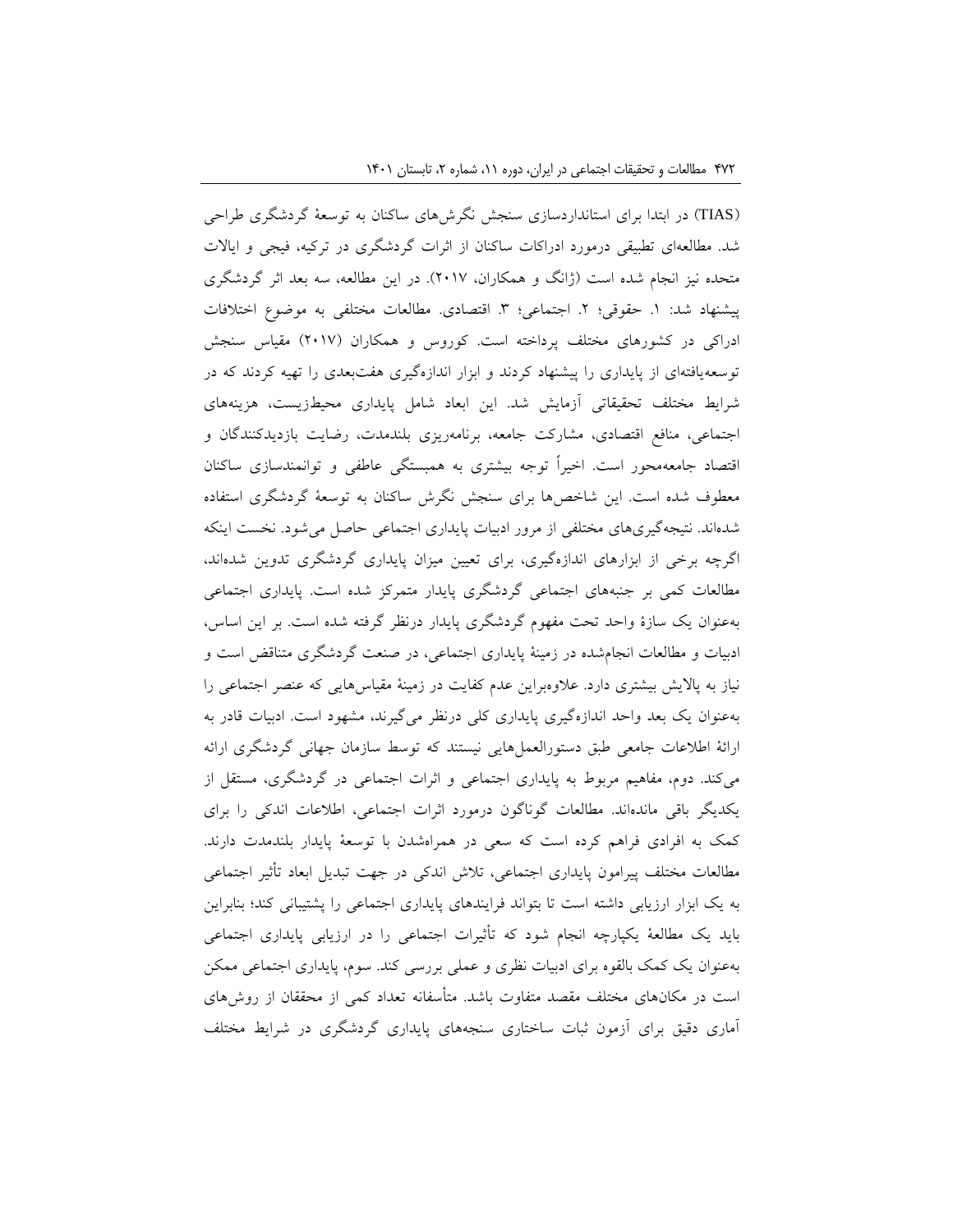استفاده کردهاند. این امر مانع از توسعۀ پایداری اجتماعی از دیدگاه دانشگاهی و کاربردی شده است )سینروس- مارتینز و همکاران، 2017(.

# **گردشگری پایدار قومی**

گردشگری اقوام یکی از مهمترین شاخههای گردشگری است که بهمنظور مشاهدۀ تفاوتهای موجود در سبک زندگی مردم در اقصی نقاط جهان انجام میگیرد. تماشای شیوههای سنتی زندگی و آشنایی با مراسم، جشنها، آیینهای زندگی و شیوۀ معیشت اقوام، از جاذبههای این بخش از گردشگری بهشمار میرود و در مواردی نیز، خود گردشگران در این شیوۀ زندگی مشارکت و تجربههای غنیتری از این رهگذر کسب میکنند )وایت فورد و روهانن، 2016(. گردشگری قومی بهعنوان نیروی پیشرانی برای بهبود استانداردهای زندگی جوامع اقلیت و افزایش قدرت چانهزنی این جوامع قلمداد میشود. مفهومسازی گردشگری پایدار اجتماعی اقوام و مؤلفههای عملیاتی آن، از طریق زمینههای فرهنگی، اجتماعی، سیاسی و تاریخی امکانپذیر است. حفاظت از اعتبار و انسجام فرهنگی، صرفنظر از زمینۀ فرهنگی، برای گردشگری قومی پایدار، زیربنایی است. بااینحال تحقیقات نشان میدهد کسبوکارهای گردشگری، بازدیدکنندگان و جوامع قومی بهعنوان ذینفعان کلیدی در اعتباربخشی به گردشگری قومی، دیدگاههای متناقضی در زمینۀ اعتبار فرهنگی و کاالییشدن آن دارند. فرهنگهای اقلیت میتوانند بهشدت تحت تأثیر سطوح مختلف حاکمیت و مدیران خارجی باشند که محصوالت فرهنگی را انتخاب میکنند و نگاههای گردشگران را جهت میدهند. جوامع محلی، بهعنوان نیروهای جدیدی در توسعۀ گردشگری قومی نقشآفرینی کردهاند و برخی از روستاهای قومی، بهطور مستقل در حال سازماندهی شرکتهای گردشگری و ایجاد مناطق گردشگری هستند )ژوانگ و همکاران، 2017(.

### **روششناسی تحقیق**

این پژوهش از منظر فلسفه، از نوع تفسیرگرا، از منظر رویکرد پژوهش از نوع استقرایی، از منظر راهبرد پژوهش از نوع نظریۀ دادهبنیاد و از نظر انتخاب روش، از نوع تکروشی بهشمار میرود. مشارکتکنندگان در این پژوهش، متشکل بر 81 نفر از افراد بومی، خبرگان اجرایی و مدیران کسبوکارهای فعال در صنعت گردشگری قومی در مناطق ترکمننشین هستند. بهعالوه محقق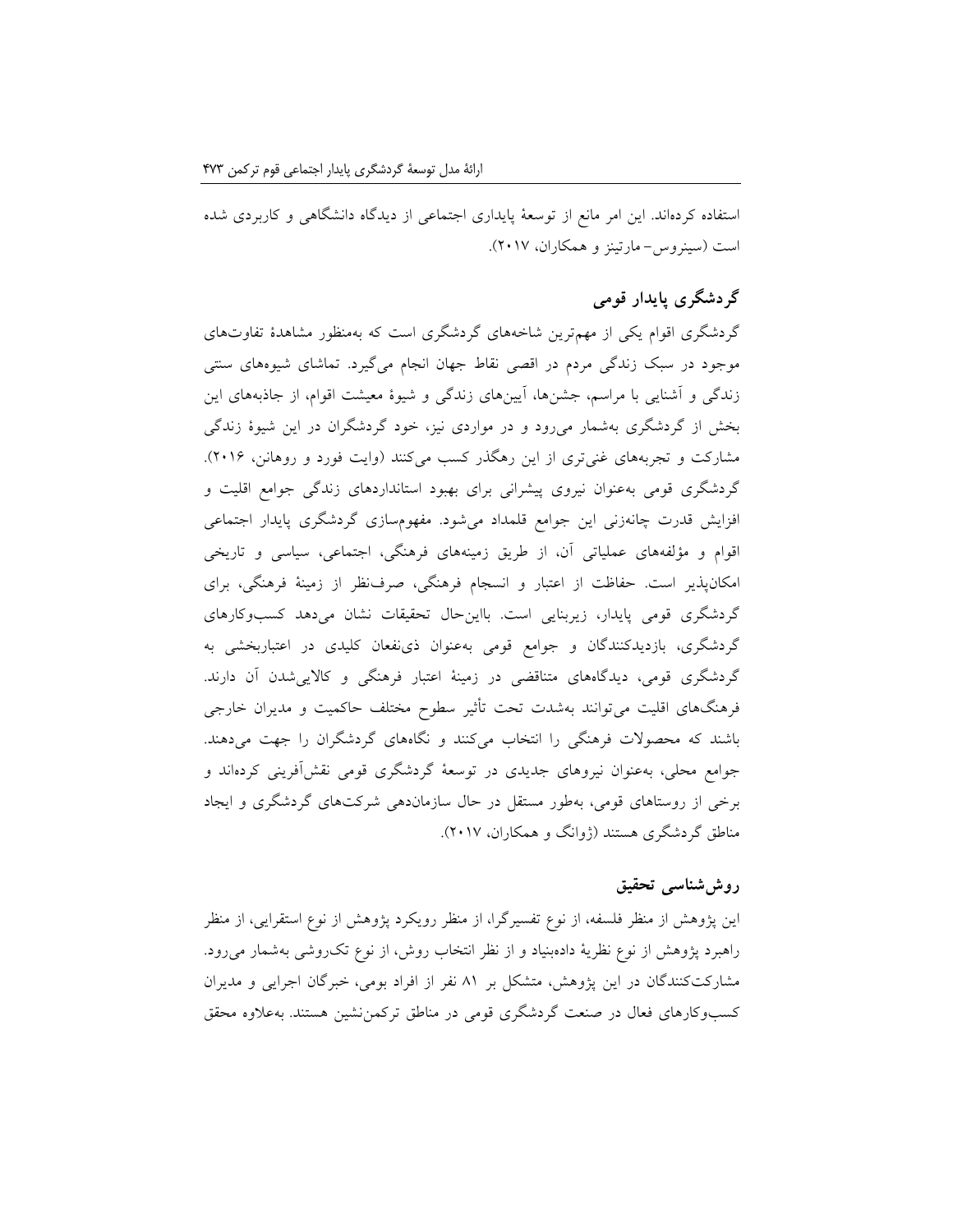نیز باید در حوزۀ گردشگری پایدار قومی دارای تجربۀ مرتبط و با مفاهیم مربوطه آشنایی کافی داشته باشد. برای مصاحبه با افراد کلیدی، برنامههای مصاحبه با افراد و دسترسی به آنها تهیه شد. ماهیت مصاحبهها از نوع ساختاریافته بود. بهمنظور انتخاب افراد مصاحبهشونده، چهار معیار کلیدیبودن، تنوع، شناساییشدن توسط سایرین و موافقت برای مشارکت در فرایند پژوهش مدنظر قرار گرفت. بهمنظور انتخاب نمونه، از ترکیب روشهای هدفمند قضاوتی و روش گلولهبرفی استفاده شده است که روشی غیراحتمالی است. خبرگان باید دارای تحصیالت دانشگاهی مرتبط با حوزۀ گردشگری باشند یا حداقل سه سال تجربۀ فعالیتهای پژوهشی یا اجرایی در زمینۀ گردشگری قومی داشته باشند. برای محاسبۀ پایایی مصاحبههای این پژوهش، از تکنیک پایایی بازآزمون استفاده شد. شاخص ثبات یا پایایی بازآزمون، به میزان سازگاری طبقهبندی دادهها در طول زمان اشاره دارد. به این صورت که کدگذار، یک متن را در دو زمان متفاوت کدگذاری میکند (باون و باون، ۲۰۰۸). در پایایی بازآزمون، تعدادی از مصاحبهها برای نمونه انتخاب و هرکدام از آنها در فاصلۀ زمانی معینی )بین 5 تا 30 روز( مجدداً کدگذاری شدند. سپس از فرمول زیر، برای تعیین پایایی کدگذاریها استفاده شد:

= درصد پایایی آزمون تعداد توافقات × 2 تعداد کل کدها × 100

چنانچه ضریب پایایی محاسبهشده درمورد یک مصاحبه، 60 درصد یا بیشتر باشد، آنگاه میتوان اظهار داشت که پایایی کدگذاریهای تحقیق، مورد تأیید است. در این مطالعه، سه مصاحبه )یک مصاحبه از افراد بومی، یک مصاحبه از خبرگان صنعت و یک مصاحبه از گردشگران) انتخاب شد و پژوهشگر هرکدام از آنها را دو بار، در یک فاصلۀ زمانی چهاردهروزه مجدداً کدگذاری کرد. نتایج این کدگذاری مجدد در جدول 1 آمده است.

| پایایی اَزمون (درصد) | تعداد عدم توافقات | تعداد توافقات | تعداد کل کدها | كدمصاحبه | ر ديف |
|----------------------|-------------------|---------------|---------------|----------|-------|
| ۹۷ در صد             |                   | ۶۳            | ۱۲۹           | E17      |       |
| ۹۷ در صد             |                   | ٣۵            | ۷۲            | M1       |       |
| ۹۳ در صد             | ۵                 | ٣۵            | ٧۵            | T3       |       |
| ۹۶ در صد             | ۱.                | ٣٣            | ۲۷۶           |          |       |

**جدول .1 محاسبۀ پایایی بازآزمون )شاخص ثبات(**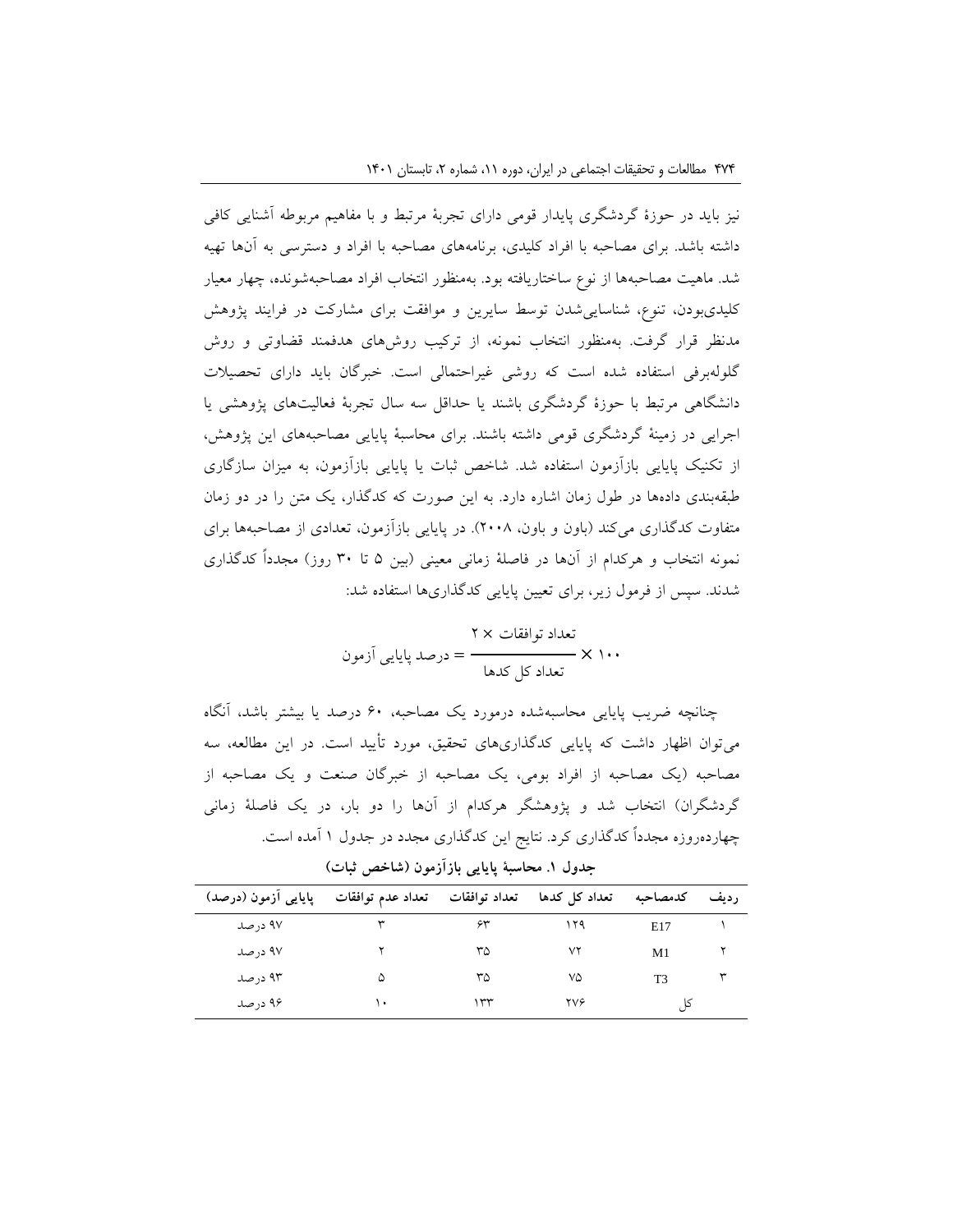همانطور که در جدول 1 مالحظه میشود، تعداد کل کدها در فاصلۀ زمانی دوهفتهای 276 و تعداد کل توافقات بین کدها 133 است. با توجه به فرمول پایایی بازآزمون، میزان پایایی بازآزمون 96 درصد است و با توجه به بیشتربودن آن از حداقل مقدار پیشنهادشده 60 درصد، میتوان بیان داشت که مصاحبه از پایایی الزم و کافی برخوردار است.

#### **یافتههای پژوهش**

کدهای مستخرج از مصاحبههای انجامشده با 81 نفر از مدیران، گردشگران و افراد بومی فعال در حوزۀ گردشگری در منطقۀ ترکمنصحرا طی کدگذاری باز و محوری ارائه شده است. طول زمان مصاحبهها در بین بازۀ زمانی 42 تا 95 دقیقه متغیر بود و درمجموع 3950 دقیقه مصاحبه و میانگین هر مصاحبه برای هر نفر، حدود 50 دقیقه انجام گرفت. نتایج تحلیل دادهها براساس مراحل سهگانۀ کدگذاری ارائه و در مرحلۀ کدگذاری باز، 186 گزارۀ معنادار استخراج شد. هریک از مصاحبهها دارای تعداد متفاوتی از گزارهها بودند؛ بهطوریکه در یک مصاحبه 36 گزارۀ معنادار و در مصاحبۀ دیگری فقط 5 گزارۀ معنادار استخراج شد. در کل، بهطور میانگین میتوان گفت هر مصاحبه حدود 28 گزارۀ معنادار داشته است. درمجموع 2823 گزارۀ کالمی شناسایی شد که از این تعداد، 2284 گزاره معنادار بودند. از 2284 گزارۀ معنادار این مصاحبهها، 3255 کد بهدست آمد که با حذف موارد تکراری، 635 خردهمقوله و 92 مقولۀ محوری یا مقولۀ هستهای استخراج شد. در جدول ۲، گزارههای کلامی معنادار همراه با کدهای مستخرج مربوط به شرایط علی، گزارش شده است. شایان ذکر است که گزارههای کالمی شرایط علی در پاسخ به سؤال اول پژوهش استخراج و نظرات هریک از مصاحبهشوندگان همراه با کد مربوط به آنها )کد <sup>E</sup> برای افراد بومی، کد <sup>M</sup> برای مدیران و کد <sup>T</sup> برای گردشگران( در کنار گزارۀ کالمی ارائهشده توسط وی مطرح شد. درمجموع 96 خردهمقوله برای بعد شرایط علی مشخص شد. همچنین در جدول کدهای مستخرج مربوط به شرایط مداخلهگر مؤثر در توسعۀ گردشگری پایدار اجتماعی قومی آمده است. شرایط مداخلهگر بهمنزلۀ شرایط ساختاری است که به پدیدۀ توسعۀ گردشگری پایدار اجتماعی قومی تعلق دارند و بر راهبردهای کنش و واکنش اثر میگذارند. پاسخهای مصاحبهشوندگان در ردیفهای مربوط به مصاحبهشوندگان، )T ,M ,E ) گزارش شده است. در کل، 117 خردهمقوله برای شرایط مداخلهگر شناسایی شد. همچنین جدول شامل کدهای مستخرج مربوط به شرایط زمینهای مؤثر بر اجرای راهبردهای مرتبط با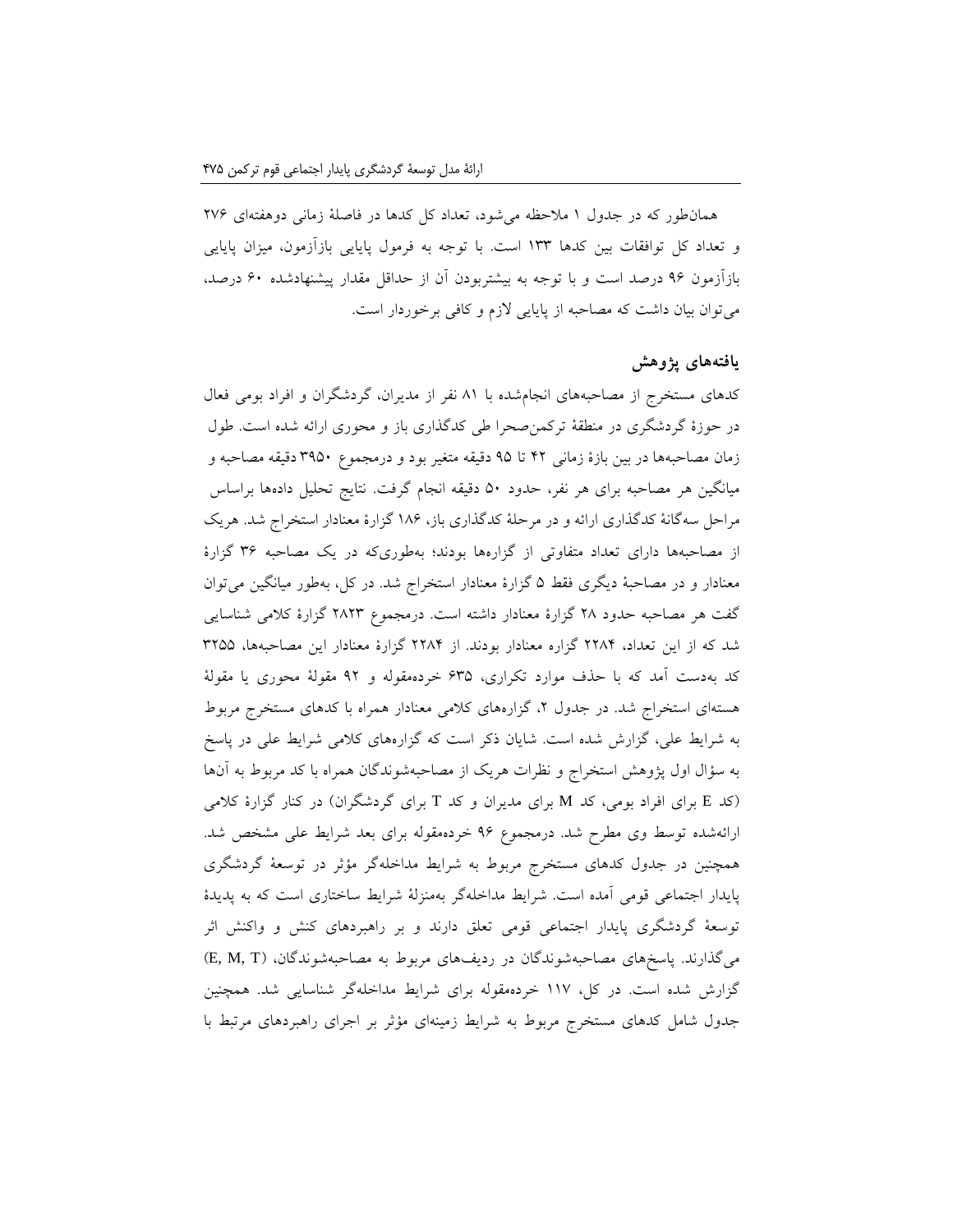توسعۀ گردشگری پایدار اجتماعی قومی است. شرایط زمینهای مجموعه مشخصههای ویژهای است که به پدیدۀ مورد نظر )توسعۀ گردشگری پایدار اجتماعی قومی( داللت میکند. درواقع شرایط زمینهای، نشانگر مجموعه شرایط خاصی است که در آن راهبردهای کنش و واکنش صورت میگیرد. گزارههای کالمی معنادار در پاسخ مصاحبهشوندگان نیز در جدول گزارش شده است. درنهایت 24 خردهمقوله، از 81 مصاحبه انجامشده برای شرایط زمینهای احصا شد. بهعالوه، کدهای استخراجشده از آنها درخصوص پدیدۀ مورد مطالعه )توسعۀ گردشگری پایدار اجتماعی قومی) در جدول فهرست شدهاند. پدیدۀ اصلی مورد مطالعه (توسعۀ گردشگری پایدار اجتماعی قومی)، پدیدۀ مورد نظر محقق است که جریان کنشها و واکنشها بهسوی آن رهنمون میشود تا آن را اداره، کنترل یا به آن پاسخ داده شود. پدیده، اساس و محور فرایند قلمداد میشود و درواقع همان مفهومی است که برای چارچوب یا طرح بهوجودآمده درنظر گرفته میشود. جدول 2 دربرگیرندۀ گزارههای کالمی معنادار و کدهای مستخرج از پاسخهای مصاحبهشوندگان به سؤال چهارم مصاحبه است. براساس یافتهها، پنجاه خردهمقوله در زمینۀ توسعۀ گردشگری پایدار اجتماعی قومی و مؤلفههای این تعامل تعیین شد. جدول 2 دربرگیرندۀ کدهای استخراجشده از مصاحبهها درخصوص راهبردهای پیشنهادی در قبال توسعۀ گردشگری پایدار اجتماعی قومی است. راهبردها مبتنی بر کنشها و واکنشهایی برای کنترل، اداره و برخورد با پدیدۀ مورد نظر (توسعۀ گردشگری پایدار اجتماعی قومی) هستند. راهبردها مقصود دارند، هدفمند دارند و به دلیلی صورت میگیرد. شایان ذکر است که همواره شرایط مداخلهگری نیز حضور دارند که راهبردها را سهولت میبخشند یا آنها را محدود میسازند. گزارههای کالمی معنادار مستخرج از پاسخهای مصاحبه، در جدول 2 ارائه شده است. درمجموع، 280 خردهمقوله در رابطه با راهبردهای توسعۀ گردشگری پایدار اجتماعی قومی با محوریت قوم ترکمن شناسایی شد. پیامدها نتایج کنشها و واکنشها هستند. شایان ذکر است که پیامدها را همواره نمیتوان پیشبینی کرد و الزاماً همانهایی نیستند که افراد قصد آن را داشتهاند. پیامدها ممکن است حوادث و اتفاقات باشند، شکل منفی به خود بگیرند، واقعی یا ضمنی باشند، و در حال یا آینده به وقوع بپیوندند. همچنین این امکان وجود دارد که آنچه در برههای از زمان پیامد بهشمار میرود، در زمانی دیگر به بخشی از شرایط و عوامل تبدیل شود. گزارههای کالمی معنادار مستخرج از پاسخهای مصاحبهشوندگان، در جدول 2 گزارش شده است. در کل، 67 خردهمقوله برای پیامدهای توسعۀ گردشگری پایدار اجتماعی قومی احصا شد.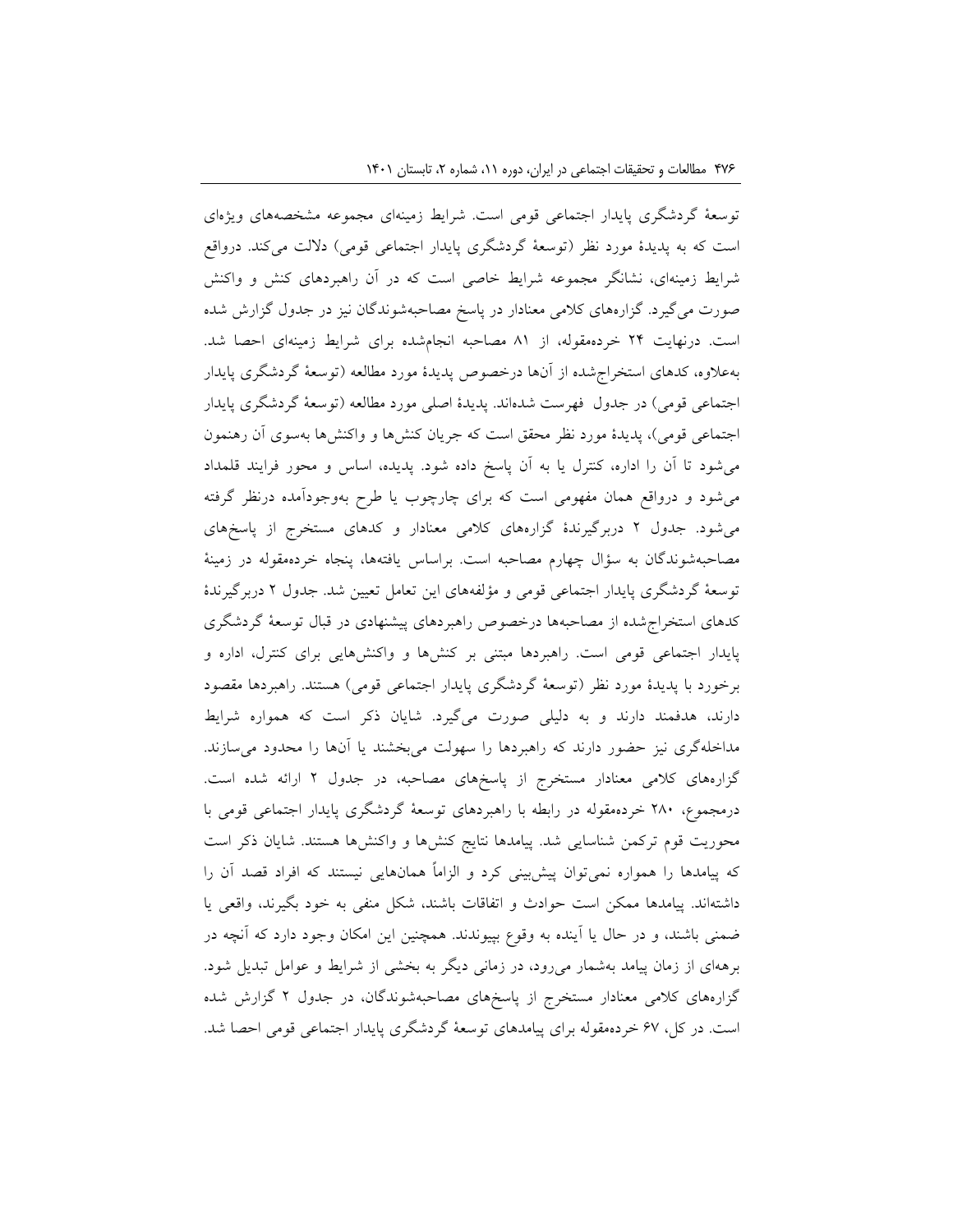درحالیکه کدگذاری باز، دادهها را به مقولههای مختلف تفکیک میکند، کدگذاری محوری، مقولهها و زیرمقولههای آنها را با توجه به مشخصهها و ابعاد آنها به یکدیگر مرتبط میسازد. برای کشف نحوۀ ارتباط مقولهها با یکدیگر، محقق از پارادایم استفاده میکند. کدگذاری باز با تعیین مفاهیم و مقوالت به پایان میرسد. در این هنگام، محقق مقوالتی دارد که باید ارتباط آنها را با یکدیگر در پرتو دادههای واقعی مشخص کند. این اقدام، در مرحلۀ کدگذاری محوری انجام میشود. کدگذاری محوری فرایندی است که طی آن دادههایی که به مفاهیم و مقولهها تجزیه شده بودند، به شیوۀ جدیدی بررسی میشوند تا از آن میان بتوان بین یک مقوله و مفاهیم موجود در آن و حتی دیگر مقوالت پیوند برقرار کرد. خروجی این کار مدل پارادایمی است. در جدول ۲، خردهمقولههای شناسایی شده در مرحلۀ کدگذاری باز در سمت چپ جدول ۲ گزارش شده است. با دستهبندی خردهمقولهها، مقولههای/مفاهیم مربوط به ابعاد مدل پارادایمی شناسایی شد. در انتها نیز، مقولههای دستهبندیشده به ابعاد مدل پارادایمی تخصیص یافت )کدگذاری انتخابی). این فرایند در جدول ۲ از سمت چپ به راست انجام شده است.

| مقولههای فرعی                          | مقولههای محوری  | مؤلفة مدل  |  |
|----------------------------------------|-----------------|------------|--|
|                                        |                 | پارادايمى  |  |
| جاذبههاي مذهبي–معنوي منطقهٔ تركمن صحرا | گردشگري ميراث   |            |  |
| جاذبههاي تاريخي منطقة تركمن صحرا       |                 |            |  |
| صنايع،دستي متنوع و خاص تركمن،صحرا      | گر دشگري هنري   |            |  |
| معماري خاص و متمايز تركمن صحرا         |                 |            |  |
| پتانسیل گردشگری مبتنی بر اسب و شتر     | اكوتوريسم       |            |  |
| جاذبههاي طبيعي منطقة تركمن صحرا        |                 |            |  |
| بازی ها و ورزش های سنتی قوم ترکمن      | گردشگري ورزشي   | بر<br>ایفر |  |
| جاذبههاى ادبى منطقة تركمن صحرا         | گردشگري ادبي    | ್ರೆ        |  |
| غذاهاي محلى تركمن صحرا                 | گردشگري غذا     |            |  |
| جاذبههاى روستايي منطقه                 | گردشگری روستایی |            |  |
| پوشش خاص بوميان تركمن صحرا             |                 |            |  |
| ویژگیهای اجتماعی-فرهنگی قوم ترکمن      | گردشگري فرهنگي  |            |  |
| فولكلور منحصربهفرد قوم تركمن           |                 |            |  |

**جدول .2 مفاهیم و مقولههای شناساییشده در کدگذاری محوری**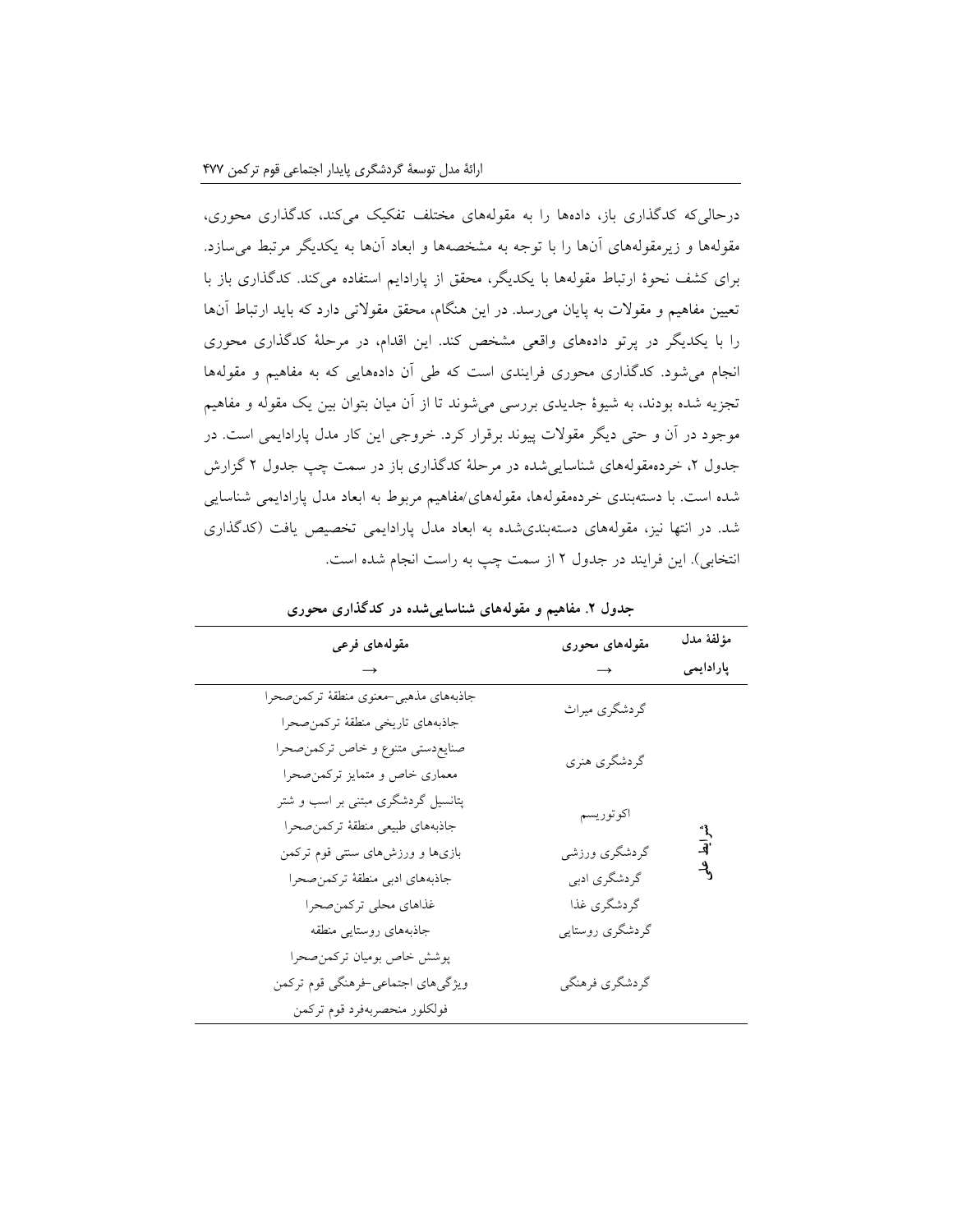| ادامه جدول ۲. مفاهیم و مقولههای شناساییشده در کدگذاری محوری                             |                                   |                    |  |  |
|-----------------------------------------------------------------------------------------|-----------------------------------|--------------------|--|--|
| مقولههای فرعی                                                                           | مقولههای محوری                    | مؤلفة مدل          |  |  |
|                                                                                         |                                   | پارادايمى          |  |  |
| وجود زيرساختهاي سختافزاري                                                               | زیر ساختهای گردشگری               |                    |  |  |
| وجود زيرساختهاي نرمافزاري                                                               |                                   |                    |  |  |
| دسترسی فعالان صنعت به حمایتها، تسهیلات و منابع مالی                                     |                                   |                    |  |  |
| سرمایهگذاری در منطقه                                                                    | تأمین مالی و سرمایهگذاری          |                    |  |  |
| تخصيص بودجه و اعتبار به منطقه                                                           |                                   |                    |  |  |
| سوءمديريت و سوءتصميم گيري                                                               | چالشهای مدیریت و                  |                    |  |  |
| فساد سيستماتيك سازماني                                                                  | سازمان                            |                    |  |  |
| سهولت در اخذ مجوزهاي قانوني فعالان گردشگري                                              |                                   |                    |  |  |
| اجرای دقیق قوانین حاکم بر صنعت                                                          | قوانین و ضوابط گردشگری            |                    |  |  |
| ترويج منشور اخلاقي-فرهنگي                                                               |                                   |                    |  |  |
| دسترسی به نهادههای تولید صنایع دستی                                                     | زنجيرة تأمين محصولات<br>گردشگري   |                    |  |  |
| قيمت محصولات گردشگري                                                                    | کشش در بازار محصولات              |                    |  |  |
| عرضه و تقاضای محصولات گردشگری                                                           | گردشگري                           |                    |  |  |
| وقوع بحرانها و حوادث پیش بینی نشده                                                      | مديريت بحران در صنعت<br>گر دشگر ی |                    |  |  |
| همیاری و تعامل میان نهادهای متولی<br>متولی گری نهادهای دولتی و حاکمیتی                  | همکاری بین دستگاهی                |                    |  |  |
| سیاستهای حاکمیت در قبال اقلیتهای قومی-مذهبی                                             | سیاستهای حاکمیتی                  |                    |  |  |
| شاخصههای فرهنگی و روانشناختی قوم ترکمن                                                  | ویژگیهای فرهنگی-                  |                    |  |  |
| مشاركت اجتماعي رسمي و غيررسمي تركمنها                                                   | اجتماعي                           |                    |  |  |
| فرهنگ پذیرش گردشگر در جامعهٔ میزبان<br>مهمانداري غيرتجاري تركمنها                       | گردشگرپذیری جامعه میزبان          | يو<br>ڪ<br>زمينهای |  |  |
| برخورداري تركمنها از انديشههاي ثروت أفرين<br>شناخت ترکمنها از ظرفیتهای مادی و معنوی خود | ظرفيتشناسي                        |                    |  |  |
| اعتقادات و تعصبات مذهبی ترکمنها<br>تعصبات و باورهای قومی ترکمنها                        | تعصبات قومي-مذهبي                 |                    |  |  |
| عدم/دستكاريشدن فرهنگ جامعهٔ ميزبان                                                      | ثبات فرهنگي                       |                    |  |  |
| نبود/وجود امنیت و أرامش عمومی                                                           | امنیت عمومی                       | ぇ゛<br>ゔ            |  |  |
| ساختار جمعيتي غير/پويا                                                                  | ساختار جمعيت                      |                    |  |  |
| مهاجرپذیری بیشتر/کمتر از مهاجرفرستی                                                     | مهاجرت                            |                    |  |  |

۴۷۸ مطالعات و تحقیقات اجتماعی در ایران، دوره ۱۱، شماره ۲، تابستان ۱۴۰۱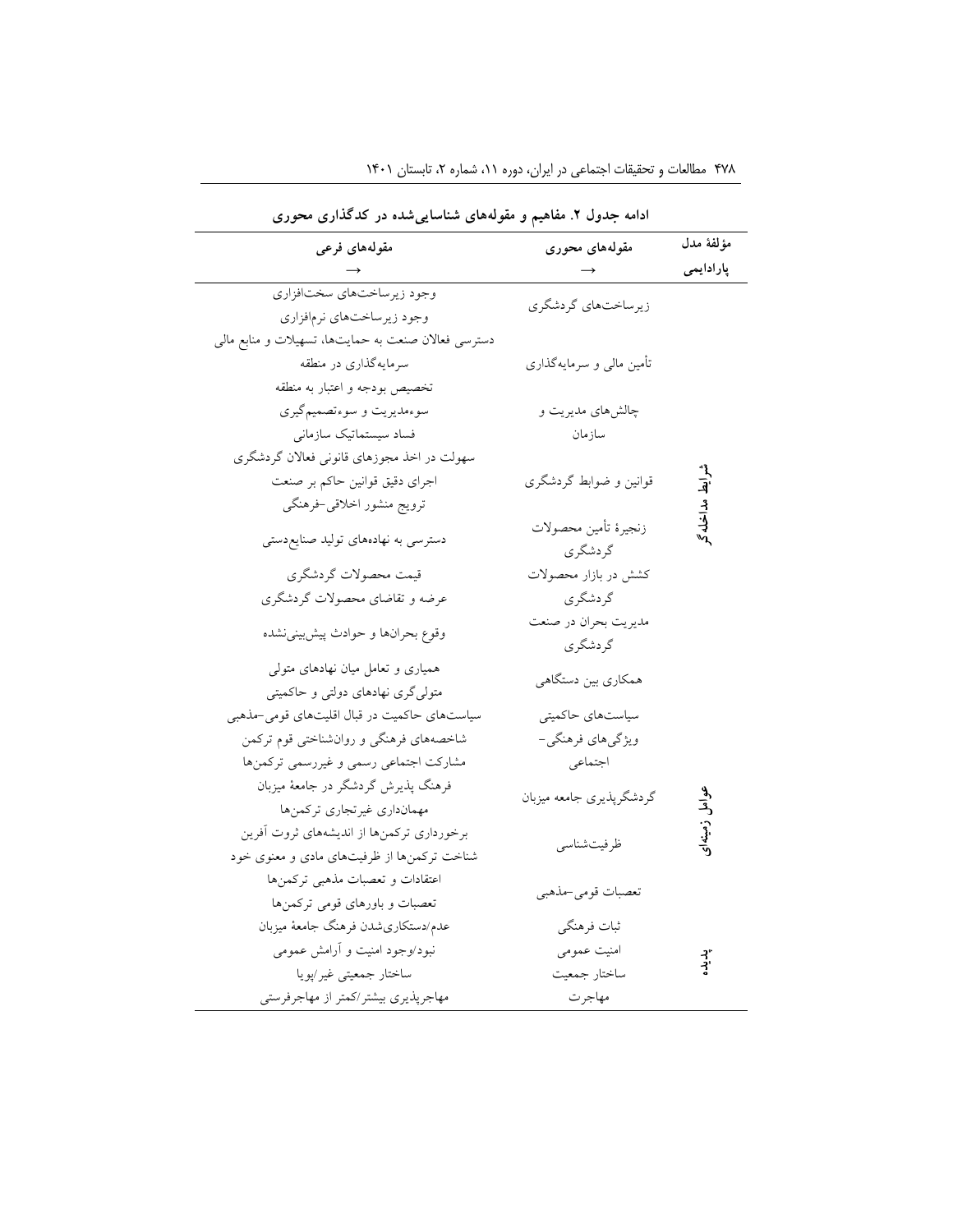| ادامه جدول ۲. مفاهیم و مقولههای شناسایی شده در کدگذاری محوری |                          |           |  |  |
|--------------------------------------------------------------|--------------------------|-----------|--|--|
| مقولههای فرعی                                                | مقولههای محوری           | مؤلفة مدل |  |  |
|                                                              |                          | پارادايمى |  |  |
| عدم/حفاظت از میراث فرهنگی                                    | حفاظت از میراث فرهنگی    |           |  |  |
| عدم/حفاظت از محیطزیست                                        | حفاظت از محیطزیست        |           |  |  |
| عدم/حفاظت از باورها، اعتقادات و سنتها                        | ثبات باورها و اعتقادات   |           |  |  |
| نبود/وجود ظرفيت تحمل اجتماعي                                 | ظرفيت تحمل اجتماعي       |           |  |  |
| عدم/تغییر در بافت قومیتی                                     | ثبات در بافت قومیتبی     |           |  |  |
| عدم/همسویی گردشگر با شرایط جامعه میزبان                      | انطباق ميهمان با ميزبان  |           |  |  |
| اجرای طرح گردشگری مبتنی بر شتر                               |                          |           |  |  |
| اجرای طرح گردشگری مبتنی بر اسب                               |                          |           |  |  |
| پیادهسازی و توسعهٔ اکوتوریسم در منطقه                        | مديريت اكوتوريسم منطقهاي |           |  |  |
| بهرهبرداری از ظرفیت طبیعتگردی منطقه                          |                          |           |  |  |
| تأسیس تشکلهای مردمنهاد بهمنظور تسهیلگری و پایدارسازی         | ایجاد NGOها و کلینیکهای  |           |  |  |
| ایجاد کلینیکهای کسبوکارهای گردشگری                           | گردشگري                  |           |  |  |
| مديريت زنجيرة ارزش صنايع دستي                                |                          |           |  |  |
| راهاندازی و مدیریت پایانههای صادرات و واردات صنایع دستی      | مديريت صنايع دستي        |           |  |  |
| طراحی و تولید صنایعٖدستی روزآمد                              |                          |           |  |  |
| برگزاری و مشارکت در نمایشگاهها، جشنوارهها و مسابقات          |                          |           |  |  |
| ملي /منطقهاي /بين المللي                                     | مديريت رويدادهاي فرهنگي  |           |  |  |
| پاسداشت و تکریم مفاخر و هنرمندان ترکمن                       |                          |           |  |  |
| ارائهٔ اَموزش در چهار سطح دولت، جامعهٔ محلی، گردشگران، و     | أموزش ذىنفعان            |           |  |  |
| اپراتورها و فعالان گردشگری                                   |                          |           |  |  |
| اجراي گردشگري خلاق                                           |                          |           |  |  |
| راهاندازی تورها، فم;تورها و کاروانهای گردشگری                | مديريت طرحهاي            |           |  |  |
| مدیریت و هدایت اثربخش سرمایهگذاری در منطقه                   | گردشگري                  |           |  |  |
| پیگیری طرحهای توسعهٔ گردشگری                                 |                          |           |  |  |
| احیای بافت و معماری سنتی منطقه                               | مديريت ميراث فرهنگي      |           |  |  |
| ثبت ملي و جهاني كردن ميراث تركمن                             | منطقه                    |           |  |  |
| تبليغات سنتى و ديجيتال هدفمند و ساختاريافته                  |                          |           |  |  |
| بر ندسازی                                                    | مدیریت بازار گردشگری     |           |  |  |
| بازارشناسی، بازاریابی، و بازارسازی محصولات و خدمات           |                          |           |  |  |
| گر دشگر ی                                                    | قومي                     |           |  |  |
| اطلاع رساني فراگير                                           |                          |           |  |  |

<u> 1990 - Johann Barbara, martin a</u>

ارائة مدل توسعة گردشگری پایدار اجتماعی قوم ترکمن 479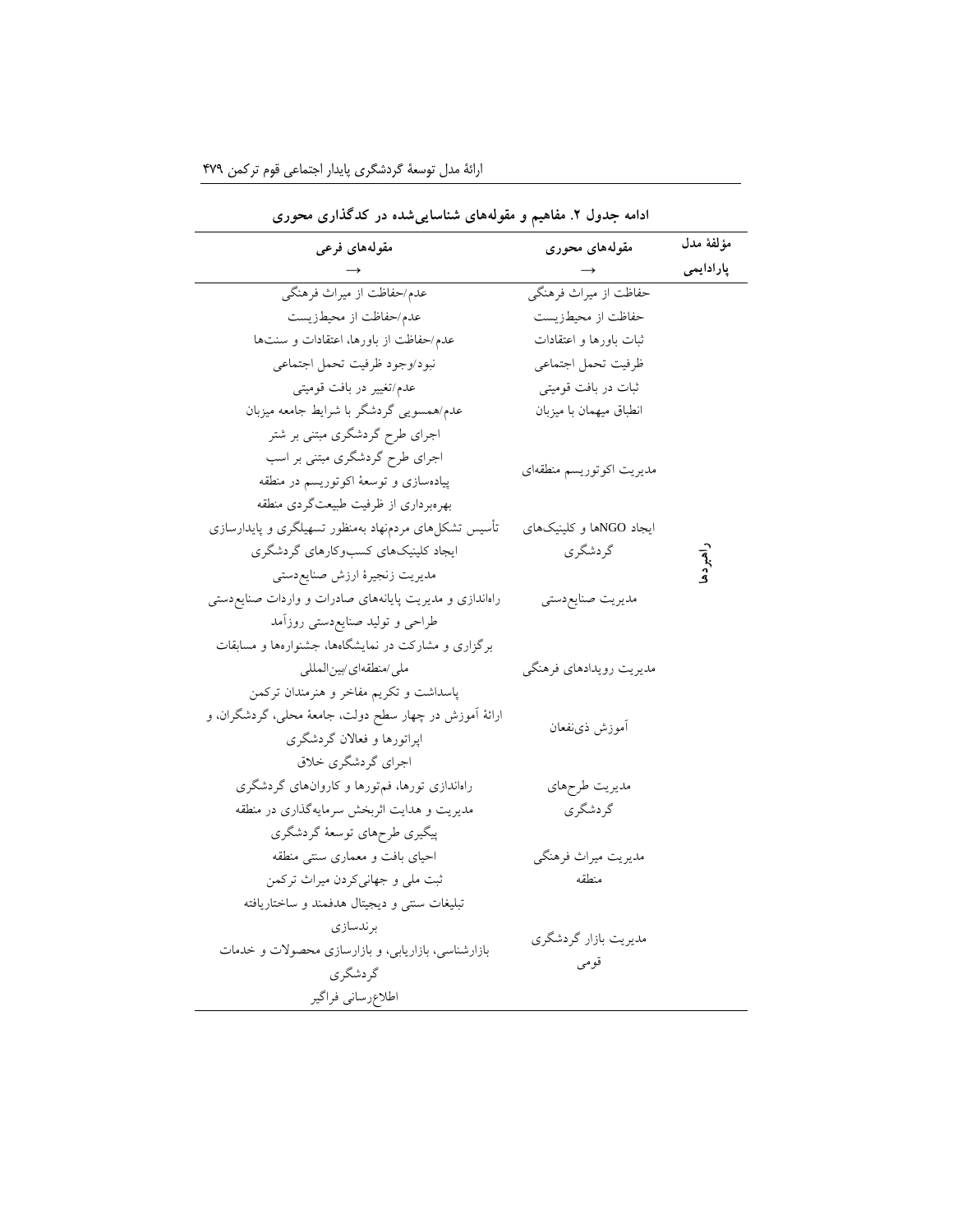| ادامه جدول ۲. مفاهیم و مقولههای شناساییشده در کدگذاری محوری                                                                                              |                                         |           |  |  |
|----------------------------------------------------------------------------------------------------------------------------------------------------------|-----------------------------------------|-----------|--|--|
| مقولەھاي فرعى                                                                                                                                            | مقولههای محوری                          | مؤلفة مدل |  |  |
|                                                                                                                                                          |                                         | پارادايمى |  |  |
| ایجاد و مدیریت سایتهای گردشگری در منطقه                                                                                                                  | مديريت زنجيرة ارزش                      |           |  |  |
| برنامەریزی گردشگری منطقه با تأکید بر پایداری<br>برنامەریزی برای جذب گردشگران خارجى                                                                       | برنامەريزى گردشگرى پايدار               |           |  |  |
| عارضهيابي گردشگري<br>اجرا و بهرهبرداری از پروژههای مطالعاتی در زمینهٔ ظرفیتهای                                                                           | مديريت مطالعات گردشگري                  |           |  |  |
| ايجاد زيرساختهاي فرهنگي گردشگري<br>تولید و ترویج محتوای فرهنگی مختلف درمورد قوم ترکمن<br>توجه به مطالبات جامعهٔ میزبان                                   | مديريت فرهنگي جامعهٔ<br>ميزبان و ميهمان |           |  |  |
| احیای هویت فرهنگی-بومی<br>توسعة اجتماعي منطقه<br>مهاجرت نزولي<br>ارتقای جایگاه و مشارکت زنان در جامعهٔ میزبان                                            | قوام نظام اجتماعى منطقه                 |           |  |  |
| توسعهٔ اقتصادی پایدار منطقه<br>رونق بازارهاى منطقه<br>رونق صنايع دستى در منطقه<br>رشد كسبوكارها در منطقه                                                 | دوام و قوام اقتصاد محلى                 | ار<br>اڳ  |  |  |
| افزایش سطح کمی و کیفی خدمات عمومی و گردشگری                                                                                                              | بهبود كيفيت خدمات                       |           |  |  |
| ارتقای سطح دانش و آگاهی جامعهٔ میزبان<br>خودباوری و توانمندشدن روانی بومیان                                                                              | توانمندشدن جامعهٔ محلي                  |           |  |  |
| توسعهٔ فرهنگی منطقه<br>مبادلهٔ فرهنگی در جامعهٔ میزبان<br>تقويت انسجام فرهنگي در جامعه<br>بازگشت و ترویج فرهنگ بومی–سنتی<br>پویایی و خروج از سکون فرهنگی | تقويت و ترويج فرهنگ<br>بومى             |           |  |  |

۴۸۰ مطالعات و تحقیقات اجتماعی در ایران، دوره ۱۱، شماره ۲، تابستان ۱۴۰۱

نمودار .1 مدل پارادایمی شامل شرایط محلی، پدیده، زمینه، شرایط مداخلهای، راهبرد، پیامدها و روابط میان آنها را نشان میدهد.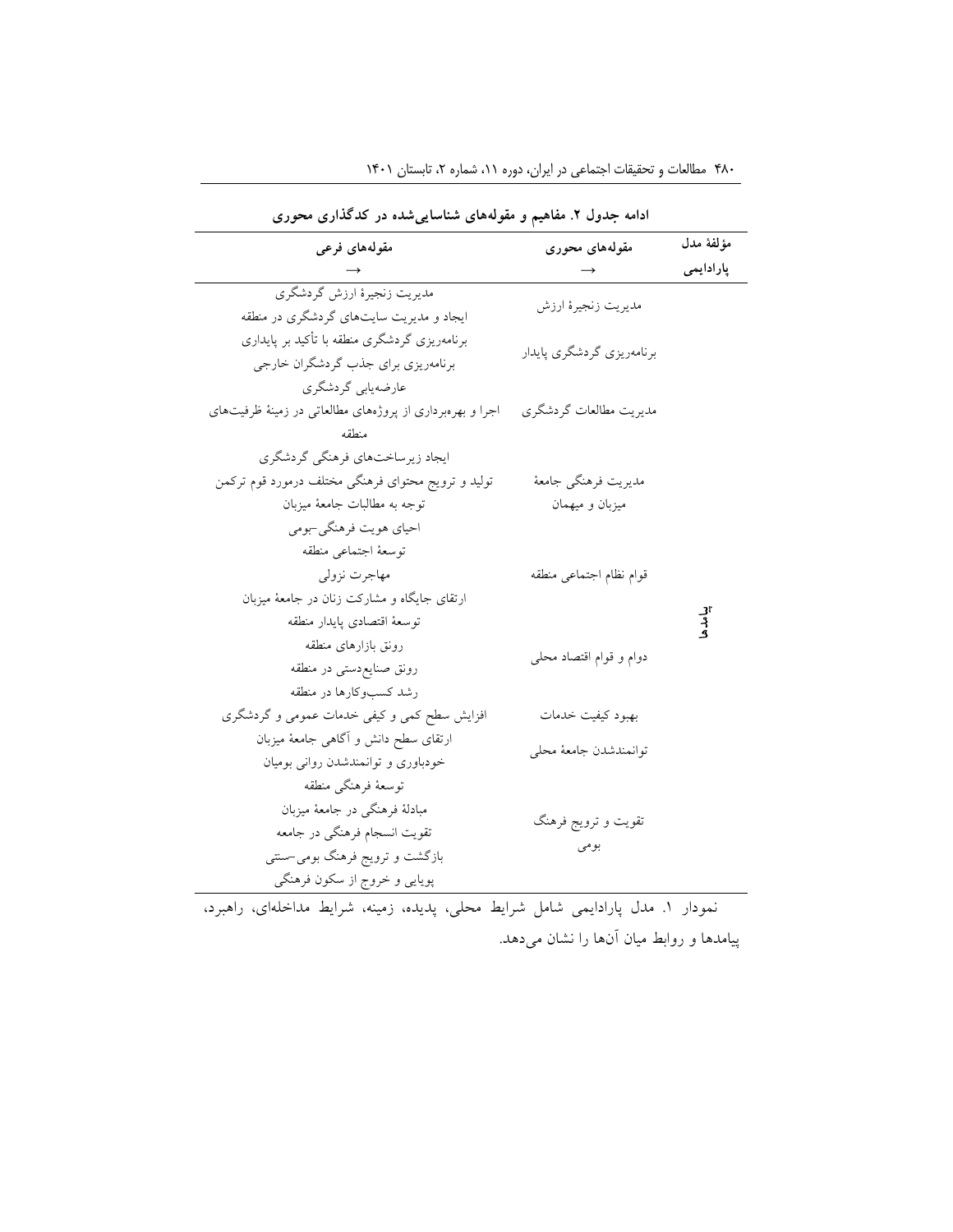ارائة مدل توسعة گردشگری پایدار اجتماعی قوم ترکمن 481



**شکل .1 مدل پارادایمی توسعۀ گردشگری پایدار اجتماعی قومی**

# **بحث و نتیجهگیری**

این پژوهش با هدف طراحی مدل توسعۀ گردشگری پایدار اجتماعی قومی انجام شد. هدف اصلی این پژوهش ارائۀ یک مدل بومی از برساختهای شخصی فعاالن، خبرگان و مدیران صنعت گردشگری بود. مدل ارائهشده در این پژوهش حاصل تحلیل عمیق 81 مصاحبه از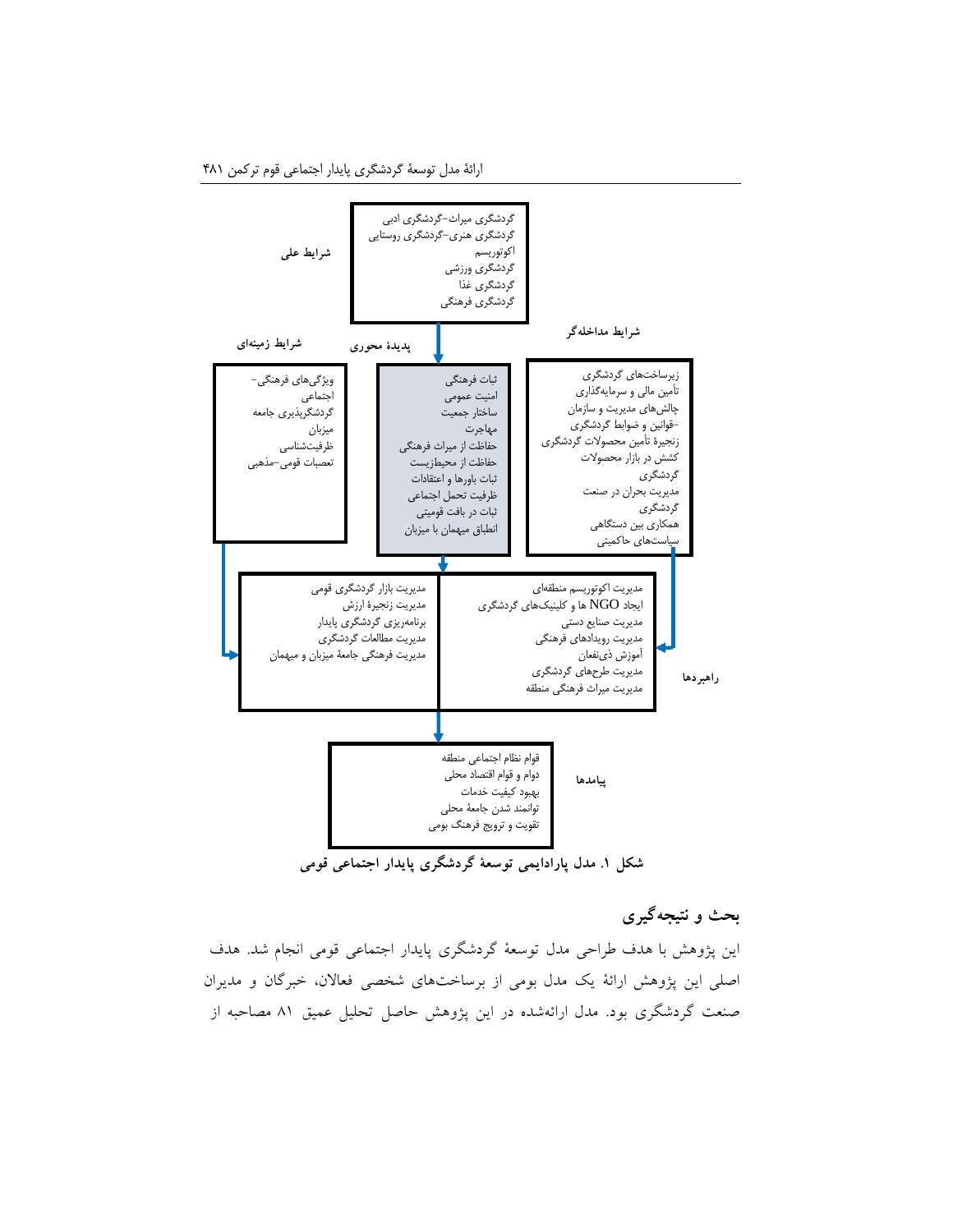خبرگان است که در حوزۀ گردشگری قومی در منطقه ترکمنصحرا خبره و صاحبنظر هستند. از نظر ویژگیهای جمعیتشناختی، بیشتر مصاحبهشوندگان (۷۷ درصد) مرد بود. بهعلاوه سطوح تحصیلی مصاحبهشوندگان شامل تحصیالت کارشناسی )24 نفر معادل 30 درصد(، دکتری (۱۳ نفر معادل ۱۶ درصد)، کارشناسی ارشد (۳۴ نفر معادل ۴۲ درصد)، و تحصیلات دیپلم و فوقدیپلم )9 نفر معادل 12 درصد( بودند. با مروری بر مبانی نظری و پیشینۀ تجربی پژوهش میتوان دریافت که این مطالعه اولین مطالعهای است که با استفاده از نظریۀ زمینهای، مدلی تئوریکی برای توسعۀ گردشگری اجتماعی پایدار قومی ارائه کرده است. بااینحال برخی از یافتههای این پژوهش با تحقیقات قبلی همخوانی دارد؛ برای نمونه رضایی و شاکری )1393( به مقولۀ بکربودن طبیعت منطقه بهعنوان یک پتانسیل مهم در گردشگری قومی، با عنوان جاذبههای طبیعی منطقه اشاره کردند. سبک معماری اقلیمی مناطق ترکمننشین نیز بهعنوان جاذبۀ دیگری شناسایی شد که قهرمانی )1391( آن را با مفهوم معماری خاص و متمایز ترکمنصحرا تصریح کرد. بهعالوه مقولههای شناساییشده در راستای یافتههای تحقیقات پیشین عبارتاند از: هویت قومی )حسینی و همکاران، 1389(، داستانهای حماسی، افسانهها و اسطورههای منطقۀ ترکمنصحرا )کروبی، 1387(، مراسم و سنتهای خاص فولکلور )رئوف و همکاران، 1394(، سرمایهگذاری بخش خصوصی و دولتی )ضرغام بروجنی و صداقت، 1397(، وجود مدیران مقتدر، توانمند و شیوۀ مدیریتی آنها )شاطریان و همکاران، 1396(، وجود برنامۀ مدیریتی یکپارچه )ضرغام بروجنی و صداقت، 1397(، وجود هماهنگی/تعارض میان سازمانهای ذیربط )کاپرا، 2018(، آگاهی از خواستها و سلیقههای گردشگران )کوهن و همکاران، 2018(، موانع سیاسی و تبعیض قائلشدن بین مناطق گردشگری )لور و همکاران، 2019(، نقشآفرینی سازمان میراث فرهنگی، گردشگری و صنایعدستی )موسایی و همکاران، 1391(، تیمسازی و همیاری مردم منطقه )صفرآبادی و همکاران، 1395(، شبکهسازی و مشارکت اجتماعی ترکمنها (ضرغام بروجنی و صداقت، ۱۳۹۷؛ ژوانگ و همکاران، ۲۰۱۷)، پذیرش/مقاومت جامعۀ میزبان در برابر میهمان )موسایی و همکاران، 1391(، عدم/بروز تضاد، تعارض، و تقابل فرهنگی میان جامعۀ میزبان و مهمان (مارویاما و ووسنام، ۲۰۱۵)، اختلال در آسایش و زندگی بومیان منطقه )شاطریان و همکاران، 1396(، تخریب زیستمحیطی و فرهنگی درصورت ورود گردشگر فراتر از ظرفیت منطقه (ضرغام بروجنی و صداقت، ۱۳۹۷؛ وو و همکاران، 2019(، توجه کامل جامعۀ محلی و دولت به محیطزیست )ضرغام بروجنی و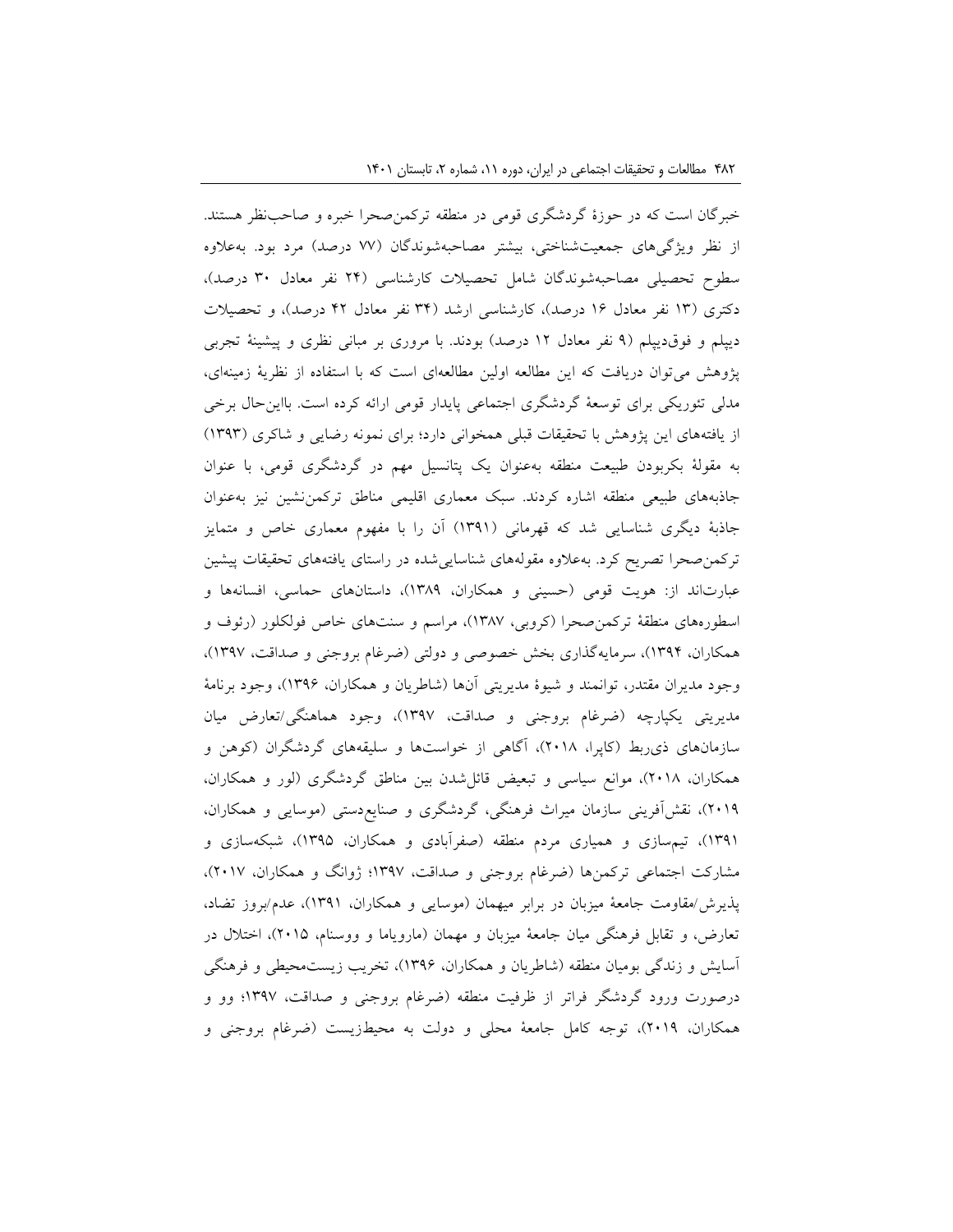صداقت، 1397(، آسیبدیدن تدریجی باورها و اصالتهای فرهنگی در منطقه )ژوانگ و همکاران، ٢٠١٧)، بروز ترافیکهای فصلی/غیردائمی (مارتینز و همکاران، ٢٠١٩)، انجام تبلیغات محتوایی رسانهای مستمر فرااستانی )ضرغام بروجنی و صداقت، 1397(، ایجاد و توسعۀ NGOهای زیستمحیطی و گردشگری )موسایی و همکاران، 1391(، بیمهکردن تولیدکنندگان صنایع دستی نظیر قالیبافان، سازندگان سازهای محلی، و... )ضرغام بروجنی و صداقت، 1397(، ایجاد رقابت سالم در بازار صنایع دستی )شاطریان و همکاران، 1396(، انتقال تجربیات سایر کشورها به مردم بومی )ژانگ و همکاران، 2017(، انجام مطالعات توسعه و ظرفیت سنجی (ظرفیت تحمل) عرضه و تقاضای گردشگری (لین، ۲۰۱۸)، و نوآوری و بهروزرسانی موضوعات و محتوای گردشگری )وو و همکاران، 2013(. براساس یافتههای پژوهش میتوان پیشنهادهایی را به مدیران و تصمیمگیرندگان صنعت گردشگری کشور بهویژه در منطقۀ ترکمنصحرا بهمنظور دستیابی به یک توسعۀ پایدار اجتماعی ارائه کرد:

- .1 ثبت ملی و جهانیکردن میراث ترکمن از مهمترین راهبردهایی است که باید در دستورکار مدیران صنعت گردشگری قرار گیرد. در این راستا اقداماتی باید صورت گیرد نظیر ثبتملیکردن میراث ملموس فرهنگی نظیر جاذبهها، بناهای تاریخی، صنایعدستی، پوشاک محلی، ثبتملیکردن میراث ناملموس فرهنگی مانند آدابورسوم، آواهای محلی، ثبت جهانی (یونسکو) کردن آثاری نظیر دیوار گرگان و جنگل هیرکانی، و ثبتملی کردن شهرها و دهکدههای صنایعدستی؛
- .2 بهعنوان راهبرد پیشنهادی دیگر به مدیران صنعت گردشگری در منطقۀ ترکمنصحرا، میتوان به تبلیغات سنتی و دیجیتال هدفمند و ساختاریافته اشاره کرد. بدینترتیب چنین راهبردی مستلزم اقداماتی است از جمله انجام تبلیغات محتوایی رسانهای مستمر فرااستانی، ایجاد وبالگها و وبسایتهای تبلیغاتی، تبلیغات گسترده در سطح جهانی و پیجهای بینالمللی، تبلیغات محیطی، تولید مستندهای حرفهای برای تبلیغات جهانی، استفاده از شخصیتهای فرهنگی تأثیرگذار در تبلیغات، تبلیغات جاذبههای ترکمنصحرا در سایت میراث فرهنگی، انجام تبلیغات با رویکرد نشاندادن واقعیت جامعۀ محلی، ساخت و پخش تیزرهای تبلیغاتی کوتاه درمورد فرهنگ و تاریخ منطقه ترکمنصحرا، تبلیغات برای جذب گردشگران مذهبی (بهویژه مسیحی) از کشورهای همجوار، تبلیغات برندهای ترکمن، تبلیغات بخش خصوصی در فضای مجازی، برنامهریزی و سرمایهگذاری برای استفاده از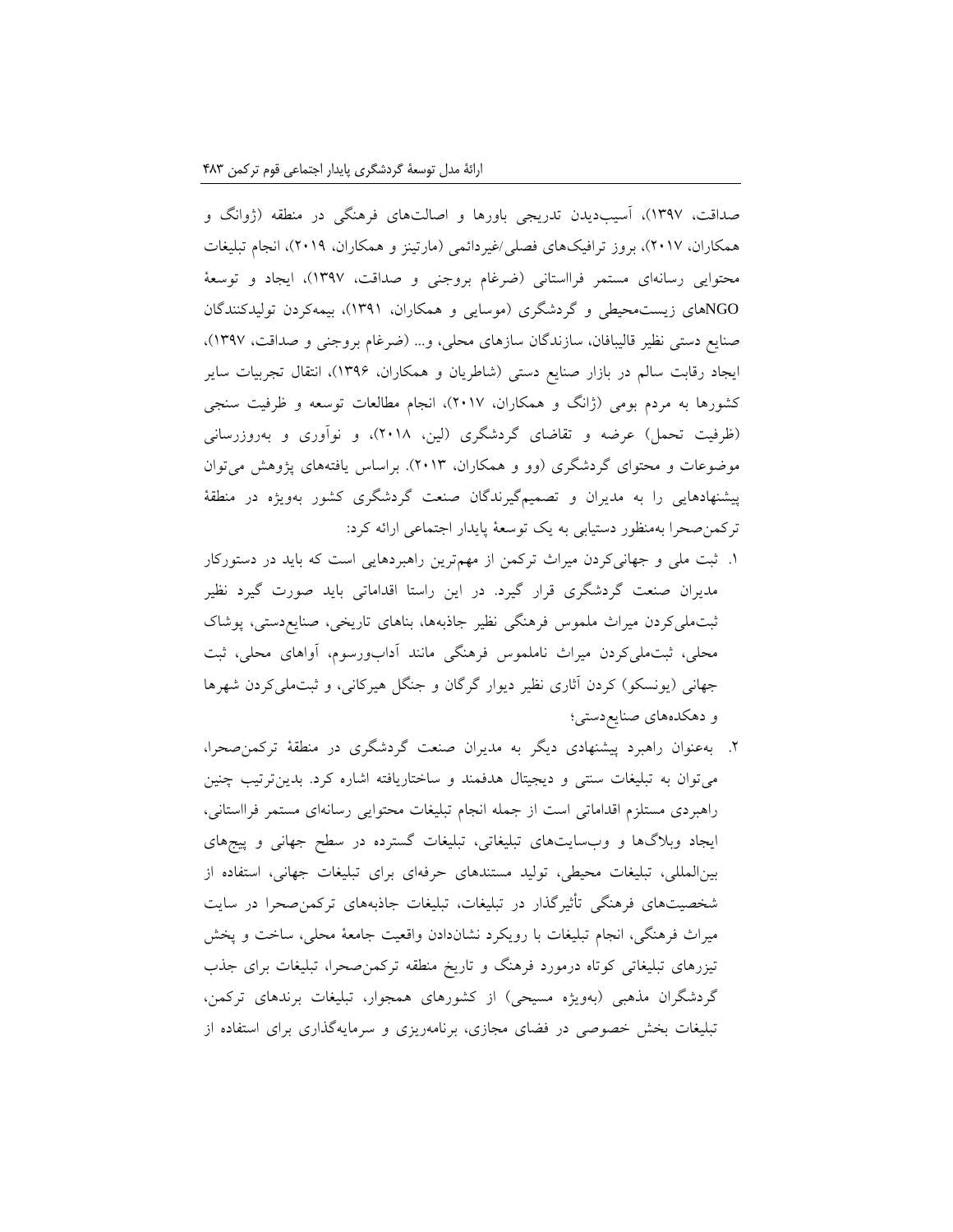ظرفیت فضای مجازی، و استفاده از ظرفیت صداوسیما، اپلیکیشنها، و رسانههای اجتماعی رایج (اینستاگرام، تلگرام و...) بهمنظور تبلیغات و معرفی منطقه؛

- .3 یک راهبرد اثربخش و کلیدی مورد اقبال بسیاری از خبرگان صنعت، اجرای گردشگری خالق است. برای تحقق این راهبرد باید اقداماتی صورت گیرد از قبیل مشارکت گردشگر در ساخت کلبههای چوبی، مشارکت گردشگران در تولید صنایعدستی نظیر قالیبافی، نمدمالی، فرض بافی، زیورآالت، مشارکت گردشگران در بازیهای بومی مانند قازالجا، آی ترک و گون ترک، مشارکت گردشگران در مسابقات سوارکاری یا زیبایی اسب ترکمن، مشارکت گردشگران در تیمار اسبها در باشگاههای سوارکاری، تجربۀ قمار قانونی برای اسبدوانی، مشارکت گردشگران در طبخ غذاهای ترکمنی، مشارکت گردشگران در جشنها و مراسم ترکمنها از جمله عروسیها، عزاداریها و... با رعایت حرمت محلیها، مشارکت گردشگر در ساخت یا نواختن سازهایی مانند دوتار، مشارکت گردشگران در رقصهای محلی و آیینی ترکمن، شرکت گردشگر در طراحی و دوختن لباس و منسوجات ترکمن، مشارکت گردشگر در پرورش نوقان، شرکت گردشگران در ابریشمبافی و حضور گردشگران در چرای گوسفندان؛
- .4 در راستای تحقق راهبرد »مدیریت زنجیرۀ ارزش صنایعدستی« نیز اقداماتی به مدیران صنعت گردشگری پیشنهاد میشود مانند ایجاد مراکز تخصصی/خانههای صنایعدستی در روستاهای هدف، تولید زندۀ صنایعدستی برای گردشگران، تخصیص محلهایی برای تولید و عرضۀ صنایعدستی در اقامتگاهها و بومگردیها، راهاندازی کارگاههای کارآفرینی برای صنایعدستی، شیرینیهای سنتی، زیورآالت سنتی و... ، ایجاد فروشگاههای تخصصی صنایعدستی نزدیک جاذبهها، راهاندازی فروشگاههای آنالین صنایعدستی یا غذای سنتی ترکمن، تأمین مکان و تجهیزات الزم برای کارگاههای صنایعدستی، تأکید بر کیفیت صنایعدستی بهجای کمیت آنها، بهبود تنوع و کیفیت صنایعدستی عرضهشده در بازارچههای سنتی، ایجاد و توسعۀ بازارچههای دائمی و مناسبتی صنایعدستی، خرید تضمینی صنایعدستی ترکمنها توسط دولت، اقامتگاهدارها یا پشتیبانها، بیمهکردن تولیدکنندگان صنایعدستی نظیر قالیبافان، سازندگان سازهای محلی و... ، تشکیل شرکتهای تعاونی صنایعدستی، معرفی فروشگاههای صنایعدستی در کاتالوگهای میراث فرهنگی و گردشگری، حذف واسطههای بین تولیدکننده و مشتری، و عرضۀ مستقیم صنایعدستی،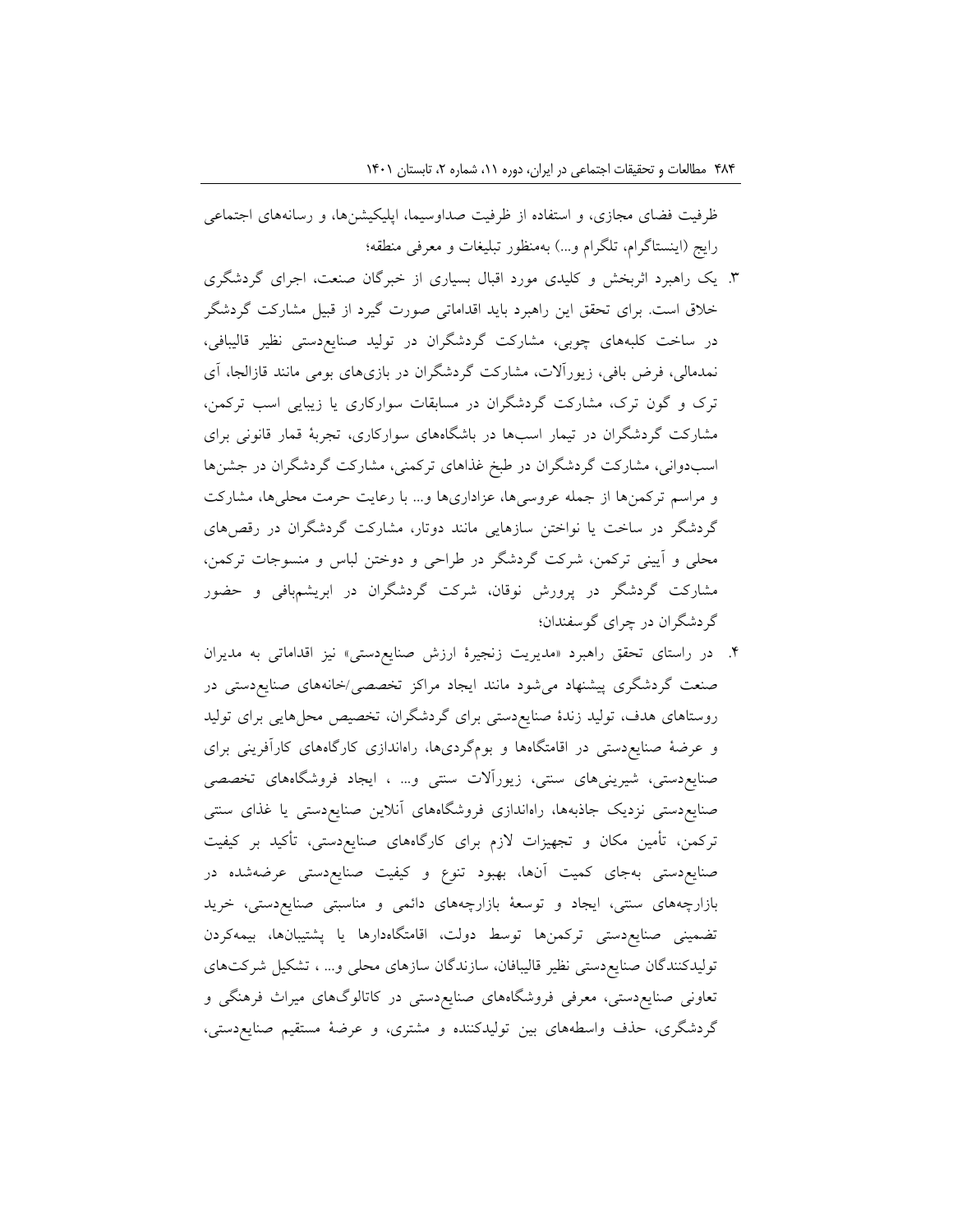ایجاد صنایع بستهبندی برای محصوالت منطقۀ ترکمن و ساماندهی تولید و فروش صنایعدستی؛

- .5 توسعۀ گردشگری پایدار اجتماعی قومی با اتخاذ راهبرد »پیادهسازی و توسعۀ اکوتوریسم در منطقه« تسهیل میشود. بدینترتیب باید اقداماتی صورت گیرد از جمله ایجاد مزارع کار و زندگی در کنار بومگردیها، ارزیابی توانمندی و برنامههای متقاضیان بومگردی، گنجاندن ساختار و ویژگیهای فرهنگ ترکمن در اقامتگاههای بومگردی، استفاده بومگردیها از آالچیقهای سنتی بهجای آهنی، رعایت شرایط و پروتکلهای بومگردی توسط گردشگر یا صاحب بومگردی، استانداردسازی اقامتگاههای بومگردی و انطباق با فرهنگ منطقه، استفاده از ظرفیت بومگردی برای تبلیغ صنایعدستی مانند لباسهای سنتی، اجرای آیینها و رسوم ترکمن در بومگردیها از جمله الالیی زنان، ذکر خنجر، بازیهای محلی، برگزاری جشنوارههای آیینی-فرهنگی نظیر نوروزی، ازدواج اقوام، الالیی اقوام در بومگردیها، استفاده از نیروی کار و مصالح بومی برای توسعۀ پروژههای بومگردی، تقویت بومگردیها با استفاده از امکانات محلی، و توسعۀ بومگردیها در روستاهای هدف به سبک زندگی سنتی عشایر ترکمن؛
- .6 دیگر راهبرد اثربخشی که میتوان برای صنعت گردشگری در منطقه ترکمنصحرا تدوین کرد، »برگزاری و مشارکت در نمایشگاهها، جشنوارهها، و مسابقات ملی/منطقهای/بینالمللی« است. این راهبرد مستلزم تخصیص غرفه به ترکمنها در جشنوارهها، اختصاص غرفۀ رایگان در نمایشگاههای خارجی، شرکت رایگان هنرمندان صنایعدستی در نمایشگاه خارجی، حضور ترکمنها در جشنوارههای موسیقی، غذا و صنایعدستی، برگزاری کارگاههای آموزش صنایعدستی در حاشیۀ نمایشگاهها، اعطای تسهیالت به برگزیدگان جشنوارههای ترکمن، شرکت ترکمنها در نمایشگاهها، جشنوارهها و مسابقات ملی/منطقهای/بینالمللی اقوام، اتخاذ اقداماتی بهمنظور غیرتکراری و یکنواختشدن جشنوارههای قومی، برگزاری جشنوارههای ملی و بینالمللی اقوام با مشارکت بخش خصوصی، برگزاری ساالنه یا فصلی نمایشگاهها و جشنوارههای ملی/منطقهای/بینالمللی غذاهای محلی، آدابورسوم، موسیقی، صنایعدستی، بازیهای بومی، اسب اصیل و فرش ترکمن، برگزاری رویداد در کشورهای همسایه، برگزاری نمایشگاه عکسها، کتابها و نویسندگان قدیمی، برگزاری جشنوارههای فرهنگ و اقتصاد روستا، حضور در جشنوارههای روستایی-عشایری و کمپهای نوروزی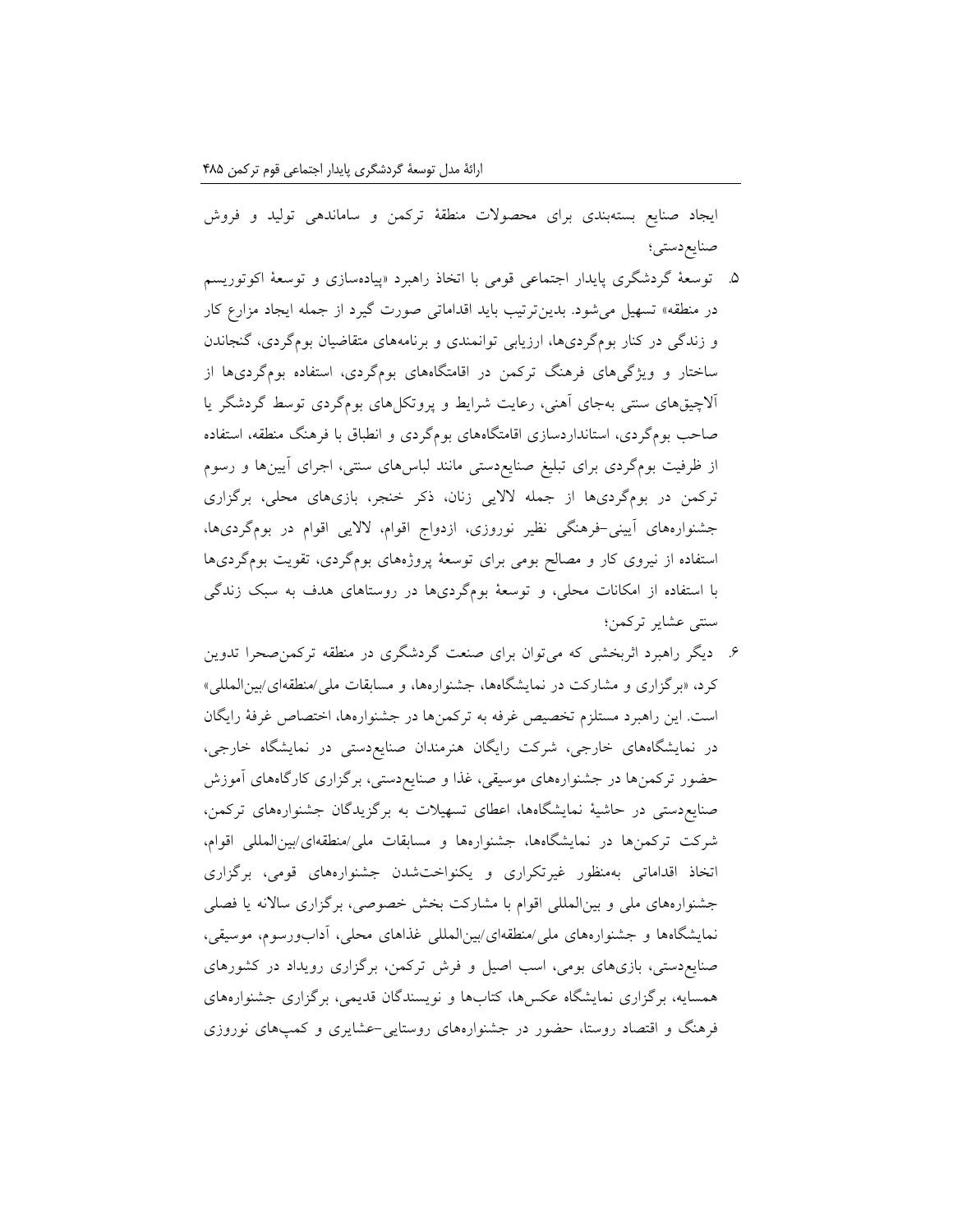ترکمنصحرا، برپایی روزهای خاص نظیر روز برداشت هندوانۀ اترک، روز برداشت خربزه، جشن گندم، برگزاری جشنوارۀ پستههای وحشی، برگزاری مسابقات رقص ترکمن، برگزاری مسابقات طراحی لباس ترکمن، برگزاری همزمان نمایشگاههای عرضۀ صنایعدستی با مسابقات سوارکاری، برگزاری نمایشگاه در فصول گردشگری، برنامهریزی برای نمایشگاههای گردشگری، و پررنگکردن جشنوارههای تخصصی نظیر صنایعدستی، موسیقی، و خوراک و نظارت بر آنها؛

- .7 بهعنوان راهبرد پیشنهادی دیگر، میتوان به طراحی و تولید صنایعدستی روزآمد اشاره کرد که در راستای آن باید به مواردی پرداخت از جمله طراحی و تجاریسازی محصوالت صنایعدستی مطابق با سلیقۀ روز بازارهای درون و برونمرزی، طراحی و دوخت لباسهای امروزی با استفاده از طرحهای سنتی ترکمن، کاربردیسازی صنایعدستی بهجای دکوری یا لوکسبودن، استانداردسازی صنایعدستی براساس بازار هدف، بهروزکردن برخی سنتها توسط اهلفن، و تلفیق هنرهای سنتی ترکمن با هنرهای مدرن؛
- .8 راهبرد دیگر، تولید و ترویج محتوای فرهنگی مختلف درمورد قوم ترکمن است. در این راستا و بهمنظور ترویج گردشگری قومی در منطقۀ ترکمنصحرا اقداماتی پیشنهاد میشود نظیر تولید محتواهایی مانند کتاب یا تصاویر خالقانه دربارۀ هنرها و فرهنگ ترکمن، تهیۀ اطلس گردشگری براساس ظرفیتها و نیازهای منطقه، تولید محتوا درخصوص کاربردهای مختلف صنایعدستی، تولید محتوا درمورد طایفههای قوم ترکمن، آدابورسوم و تعامالت آنها، تدوین کتب آموزش آداب و سنن و زبانشناسی اقوام، جمعآوری تاریخ شفاهی منطقه، تولید و پخش فیلمهای مستند دربارۀ منطقۀ ترکمنصحرا، ایجاد سایت بهمنظور انتشار اخبار، مستندسازی از بومگردیها، روایتگری موضوعات در فرهنگ ترکمن، تولید و انتشار ویدیوهایی از جاذبههای گردشگری ترکمنصحرا، عکاسی از ظرفیتهای گردشگری و ارائۀ آنها در قالب کارتپستال یا تابلو، تولید محتوای فرهنگی تلفیقی از سنت و مدرنیته، حمایت مالی از رسانههای نوشتاری، تعریف الگویی برای بخشبندی فرهنگها و تعامالت اقوام کشور، نوآوری و بهروزرسانی موضوعات و محتوای گردشگری، و تولید و انتشار پوسترها، کاتالوگهای و بروشورهای چندزبانه درمورد ظرفیتهای قوم ترکمن.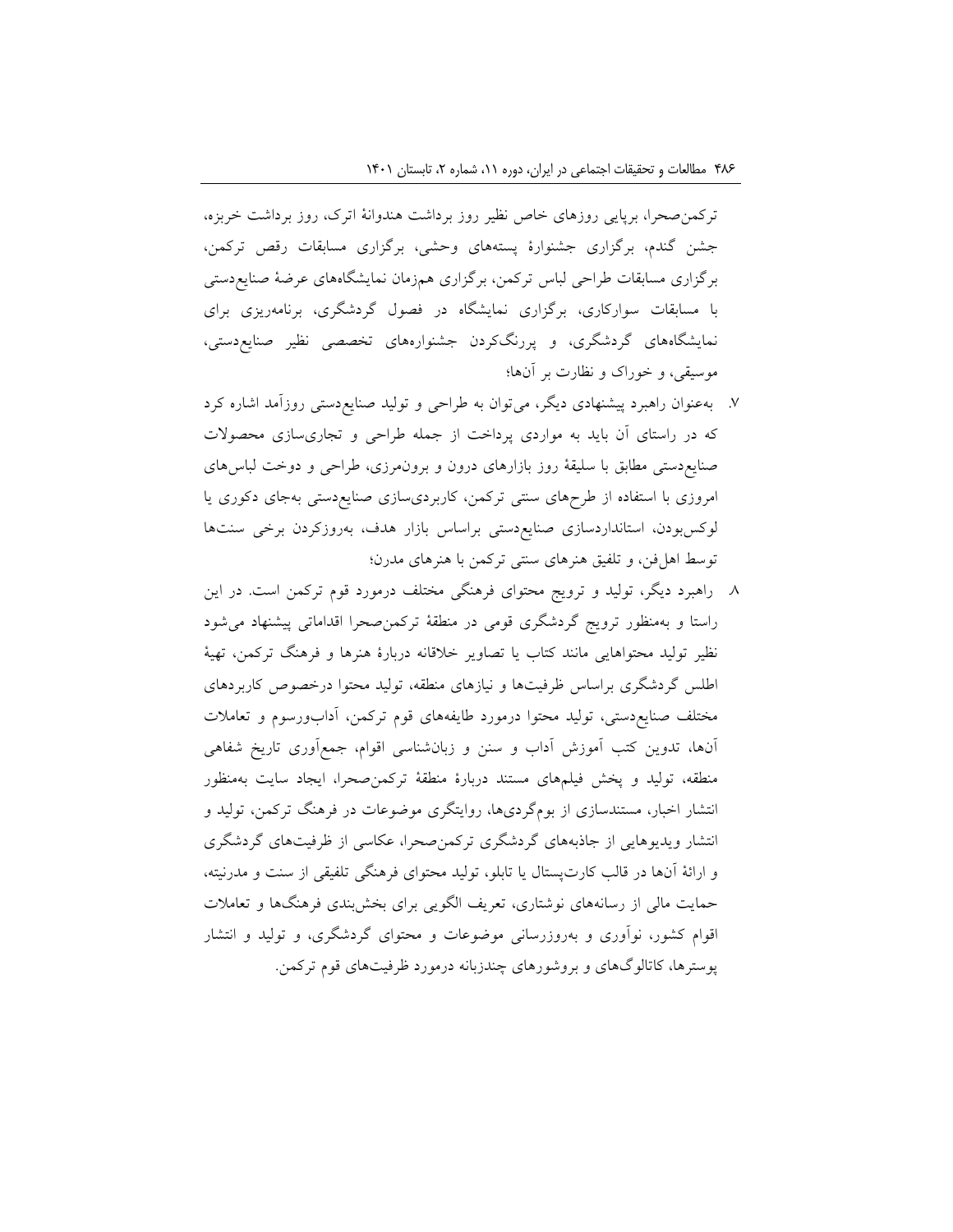### **منابع**

- حسینی، مرتضی، منشیزاده، رحمتاهلل، رضویان، محمدتقی و پگاه مریدالسادات )1398(، »واکاوی موانع گردشگری روستایی برای رسیدن به توسعۀ پایدار اقتصادی سکونتگاههای روستایی با رویکرد کارآفرینانه )مورد مطالعه: شهرستان کیار استان چهارمحال بختیاری(«، **مطالعات و تحقیقات اجتماعی در ایران**، شمارۀ :3 .637-609
- رضایی، محمدرضا و یونس شاکری )1393(، **بررسی فرصتها و چالشهای تنوع فرهنگی گردشگری قومی در توسعۀ گردشگری ایران**، اولین همایش بینالمللی علمی راهبردی توسعۀ گردشگری جمهوری اسالمی ایران، چالشها و چشماندازها، پژوهشکدۀ گردشگری جهاد دانشگاهی.
- رئوف، آزاده، اکبری، فریبا و ارسالن رئوف )1394(، **حفظ و احیای بازیهای محلی در توسعۀ صنعت گردشگری قومی و فرهنگی تالش**، همایش ملی تالش شناسی، رشت، ادارۀ کل میراث فرهنگی، صنایعدستی و گردشگری گیالن.
- زردان، میثم و مسلم منصوربهمنی )1394(، **گردشگری روستایی و اصول توسعۀ گردشگری پایدار، همایش ملی عمران و معماری با رویکردی بر توسعۀ پایدار**، مردادماه ،1394 فومن، دانشگاه آزاد اسالمی واحد فومن و شفت.
- سرایی، محمدحسین، نوری، محبوبه و زهرا آسیابانی )1397(، »راهبرد توسعۀ گردشگری پایدار در شهر نیریز با استفاده از تحلیل استراتژیک SOAR»، **کاوشهای جغرافیایی مناطق بیابانی**، شمارۀ :1  $YY-\Delta$
- شاطریان، محسن، غالمی، یونس و محمد میرمحمدی )1396(، »ارزیابی شاخصهای توسعۀ گردشگری پایدار شهری (مورد مطالعه: شهر کاشان)»، **نشریۀ تحقیقات کاربردی علوم جغرافیایی**، شمارۀ :46 .224-195
- ضرغام بروجنی، حمید و مریم صداقت )1397(، »مدل فرایندی توسعۀ پایدار گردشگری جمهوری اسالمی ایران: نظریهای دادهبنیاد بر برنامههای پنجسالۀ توسعۀ اقتصادی، اجتماعی و فرهنگی«، **فصلنامۀ گردشگری و توسعه**، شمارۀ :3 .73-25
- علی نژاد، منوچهر و ابوالفضل مرشدی )1400(، »فاصلۀ اجتماعی و خصیصۀ اقتصادی سنجش رابطۀ فاصلۀ اجتماعی و خصیصۀ اقتصادی در نگرش گردشگران و کسبۀ مقیم یزد به یزدیها«، **مطالعات و تحقیقات اجتماعی در ایران**، شمارۀ :2 .469-443
- Bowen, C. C., & Bowen, W. M. (2008). Content Analysis; In Kaifeng Yang and Gerald J. Miller, Handbook of research methods in public administration, Taylor & Francis Publications.